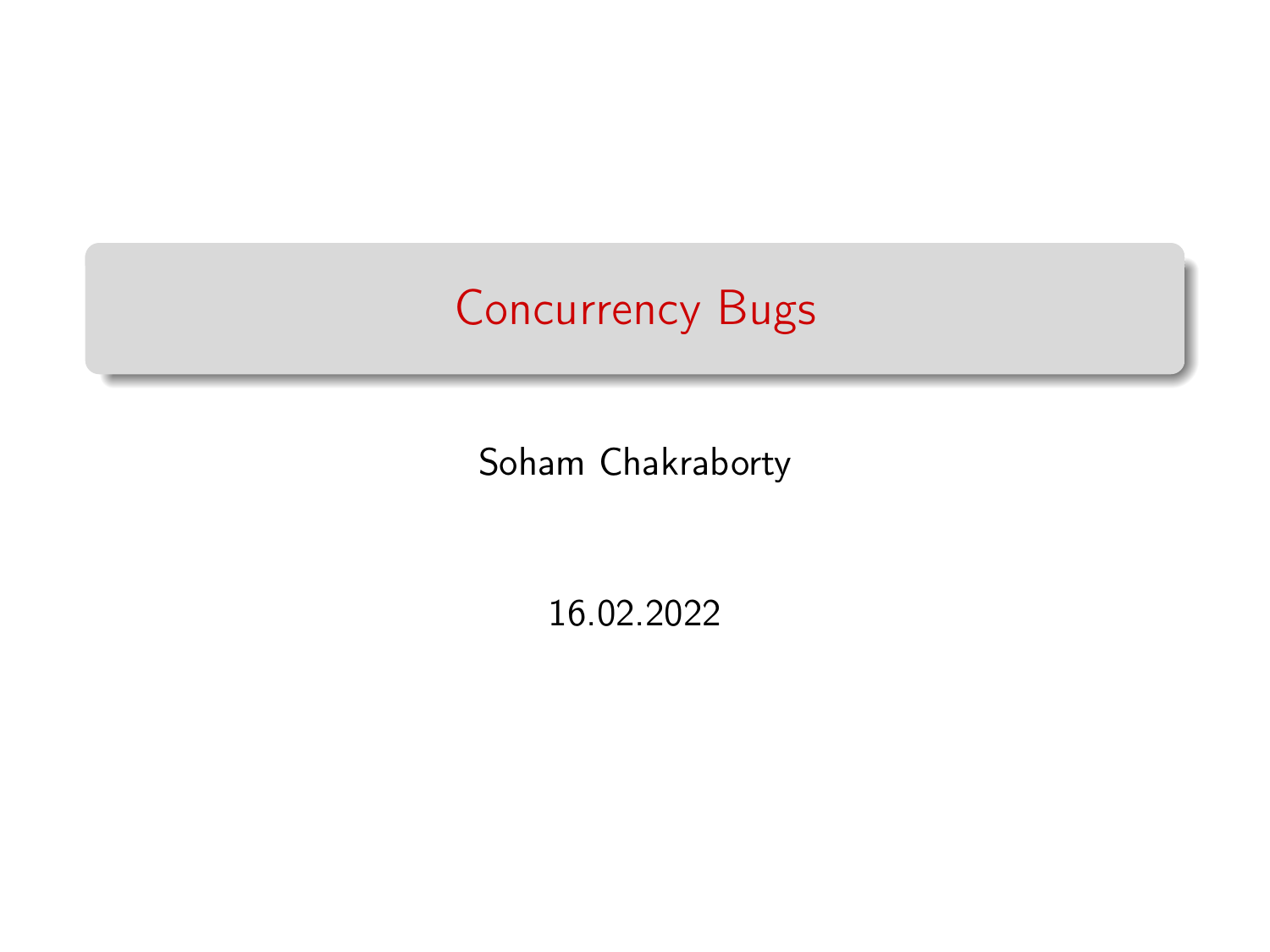Order violation

Atomicity violation

Deadlock

Data race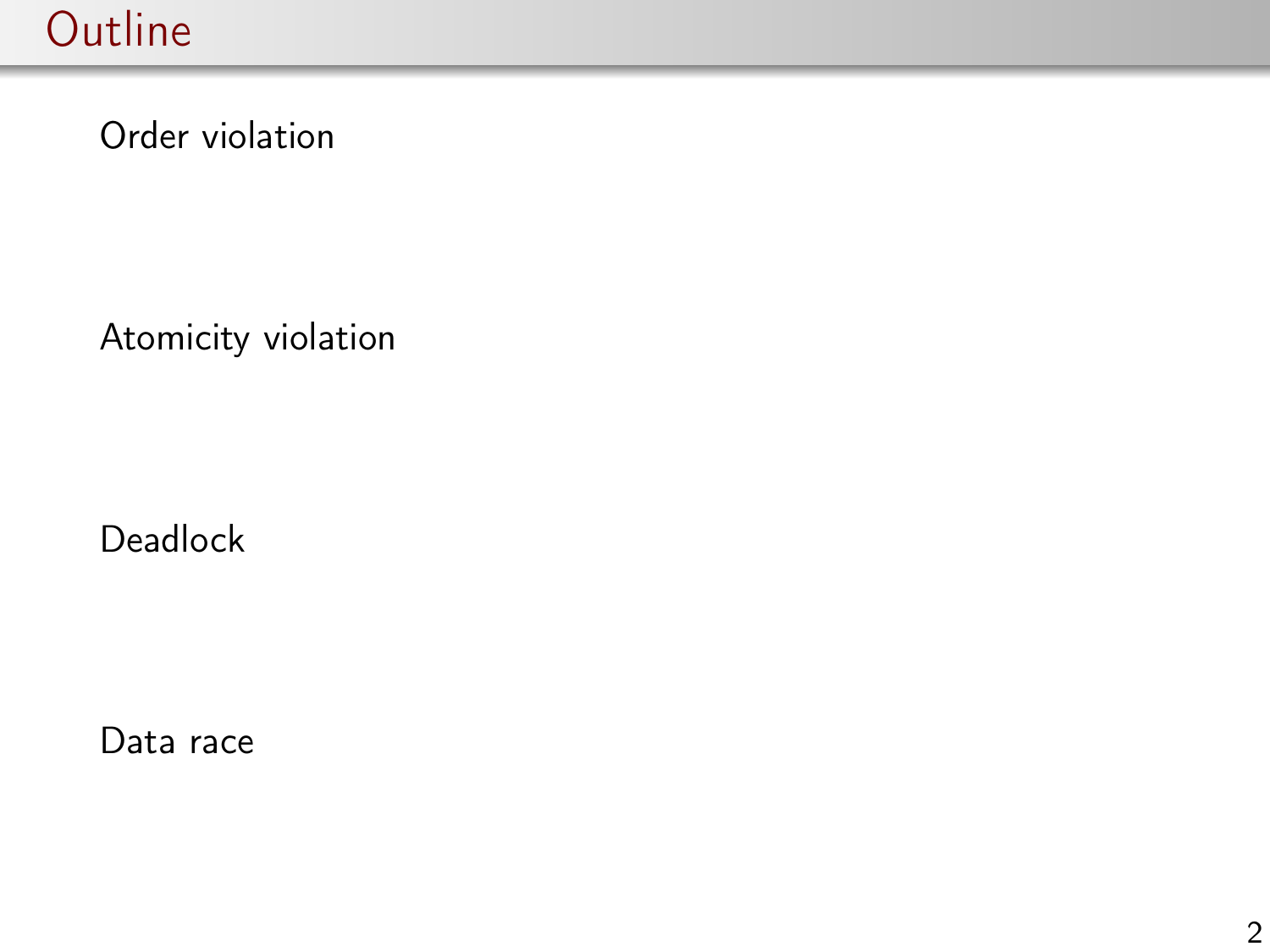Cause: Programmer assumes certain ordering of events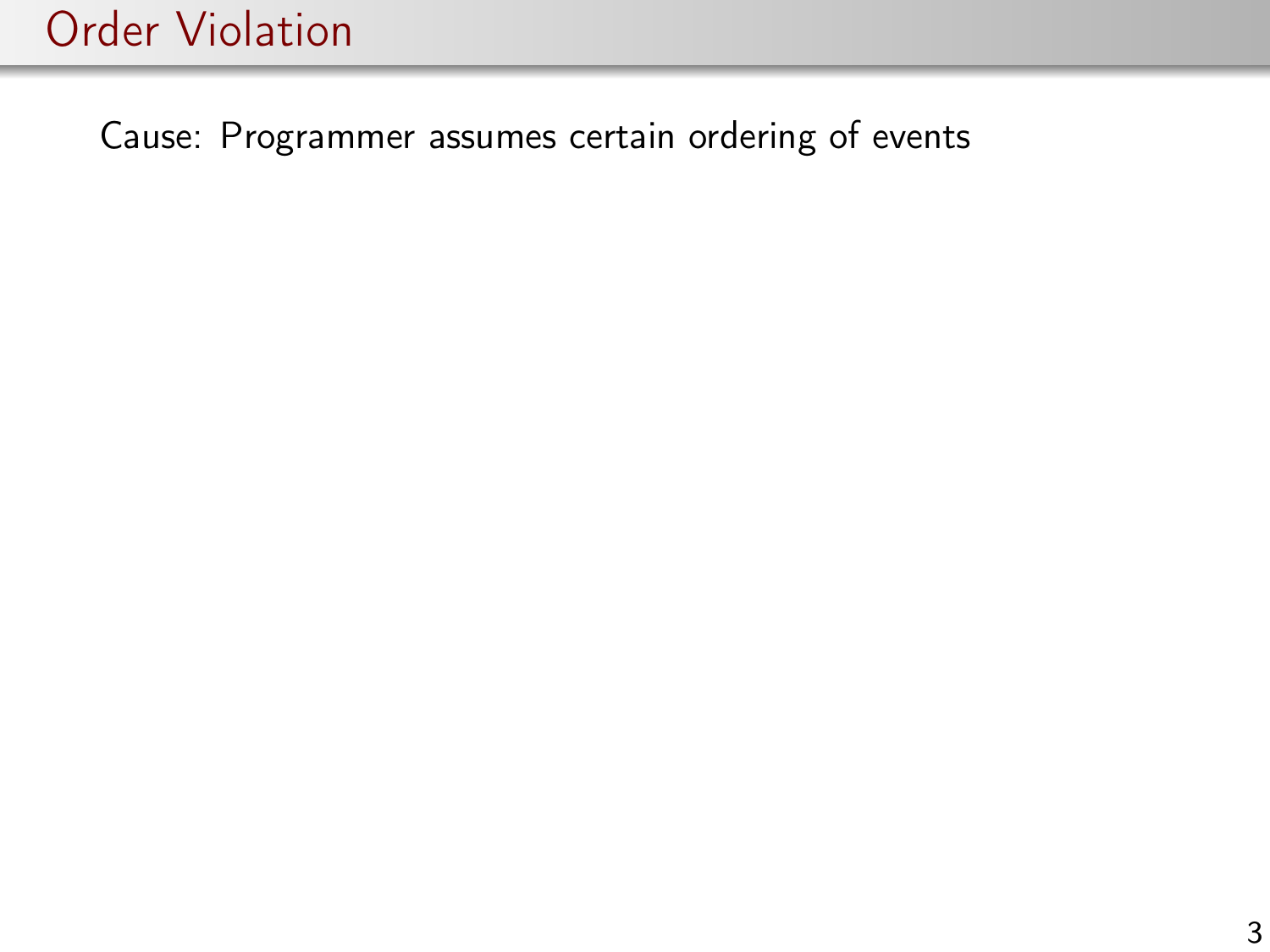Cause: Programmer assumes certain ordering of events Example:



Thread 2 should not deref. mThread before Thread 1 initializes it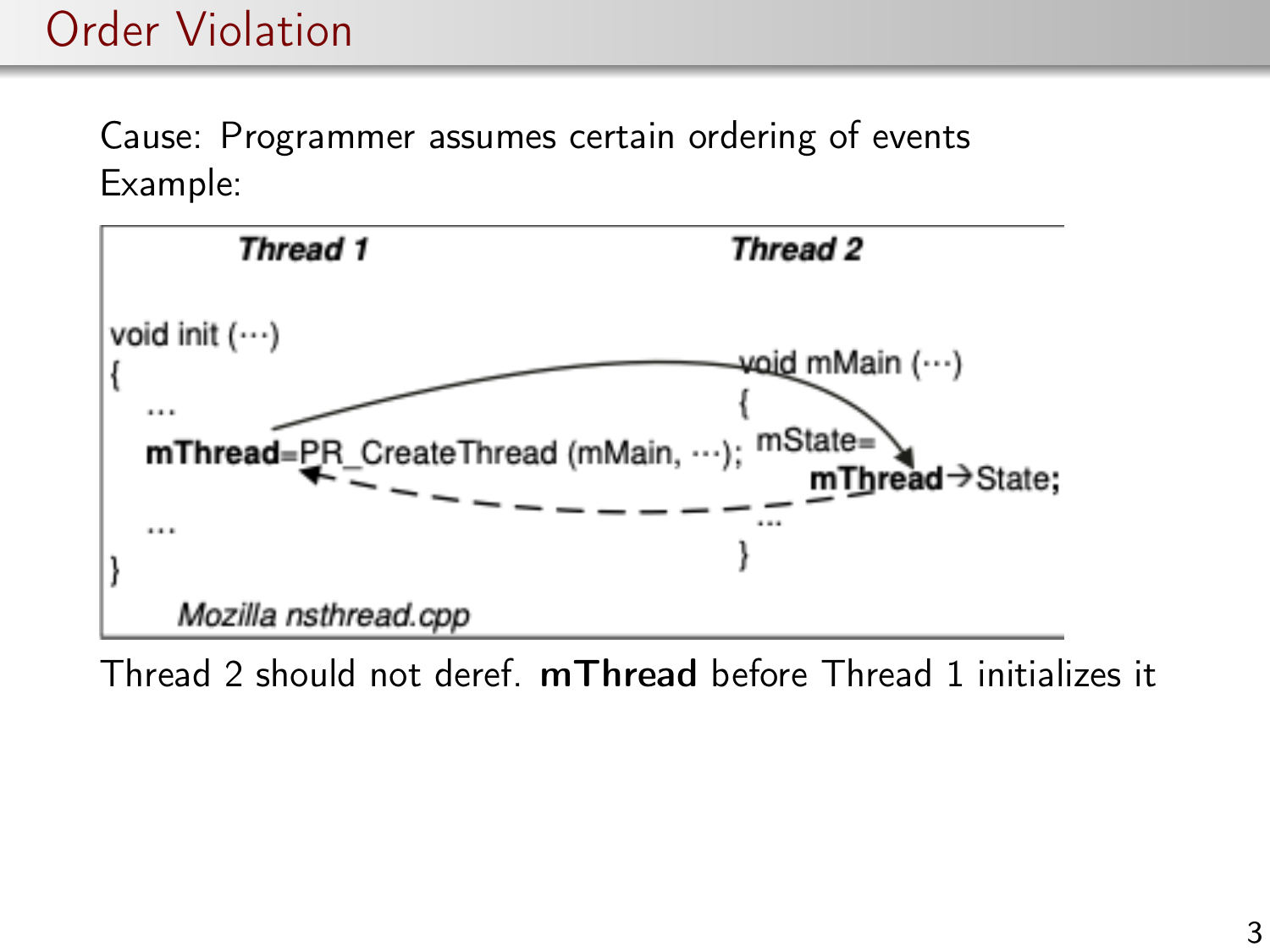Cause: Programmer assumes certain ordering of events Example:



Thread 2 should not deref. mThread before Thread 1 initializes it Pattern:

$$
\begin{array}{c} X = 0; \\ X = 1; \parallel t = X; \end{array} / \begin{array}{c} 1 \end{array}
$$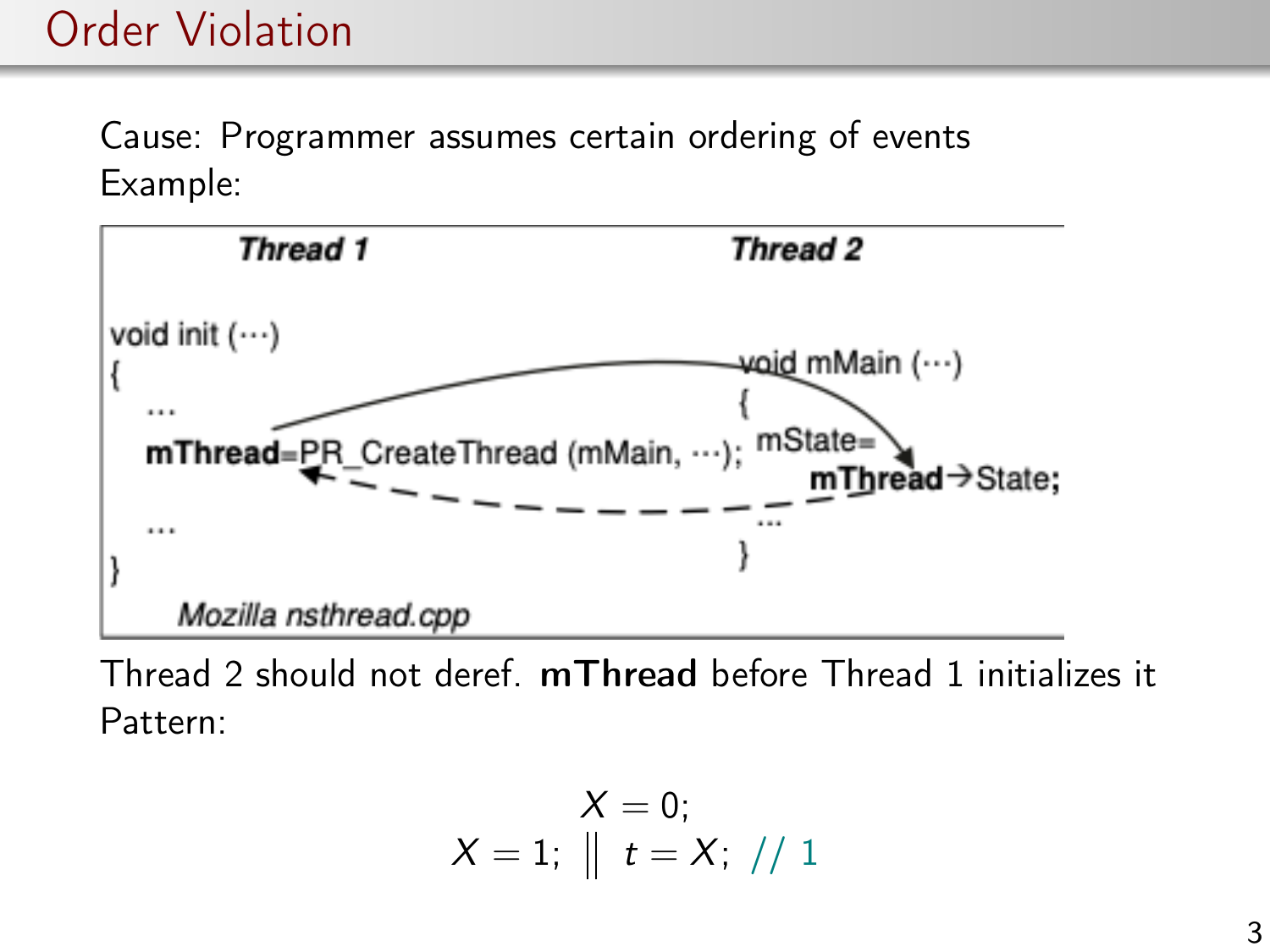Cause: Programmer assumes certain ordering of (W,R) events Example:



js UnpinPinnedAtom should happen after js MarkAtom.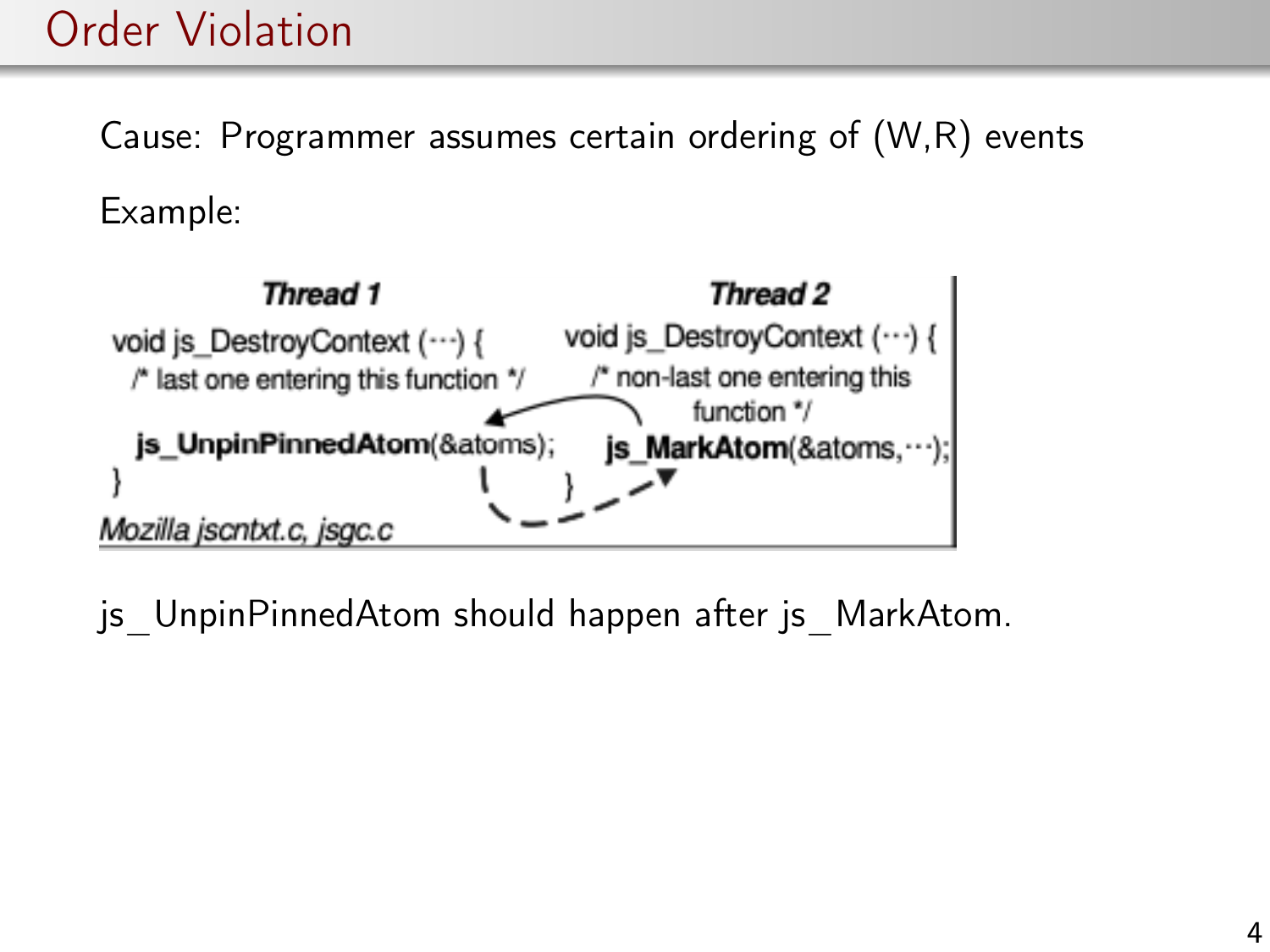Cause: Programmer assumes certain ordering of (W,R) events Example:



js UnpinPinnedAtom should happen after js MarkAtom. Pattern:

$$
\begin{array}{c} X = 0; \\ X = 1; \parallel t = X; \end{array} / \text{ } 0
$$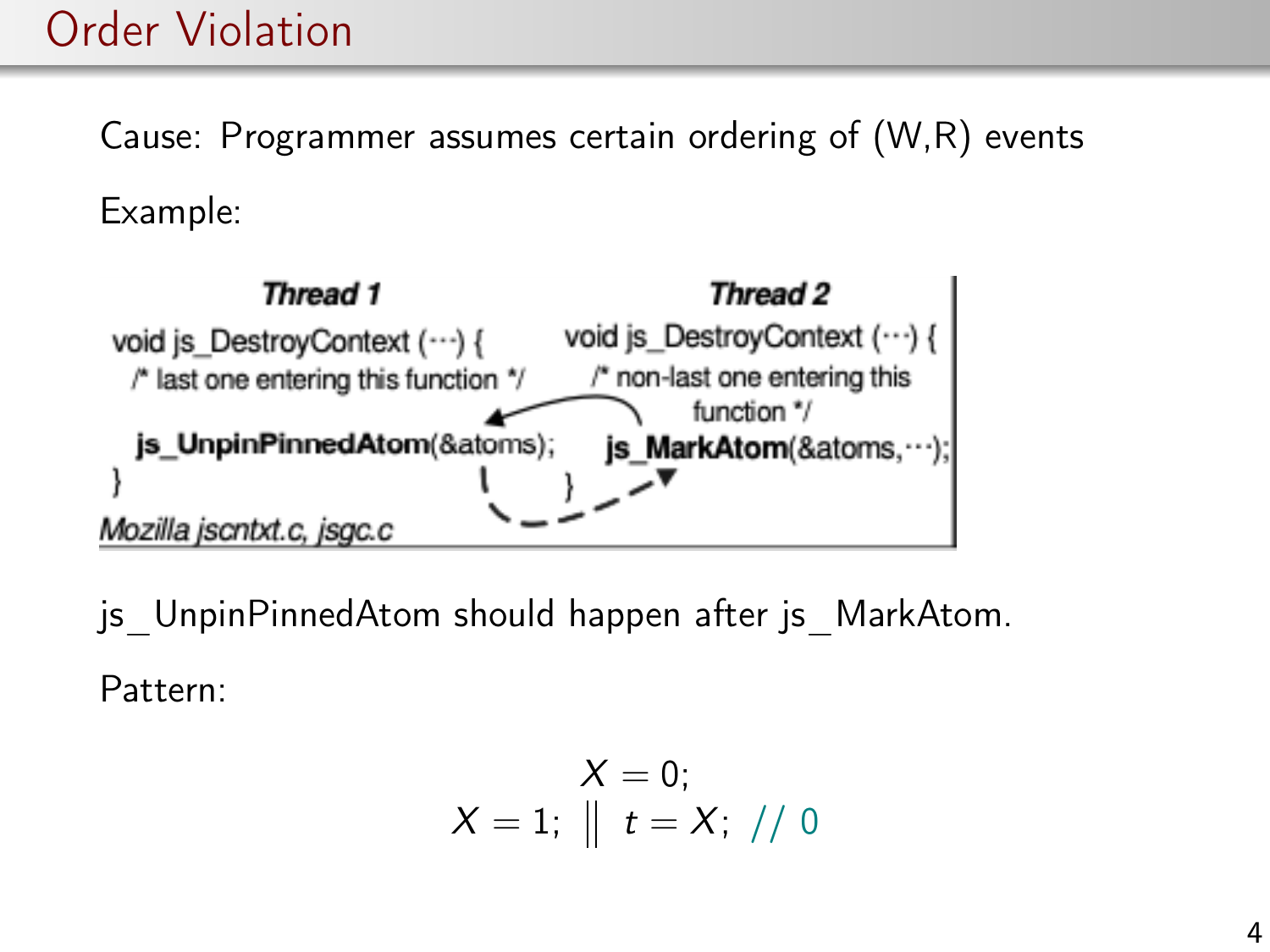Cause: Programmer assumes certain ordering of (W,W) events Example:



Assumption: S1 and S2 execute atomically Unsafe ordering blocks thread 1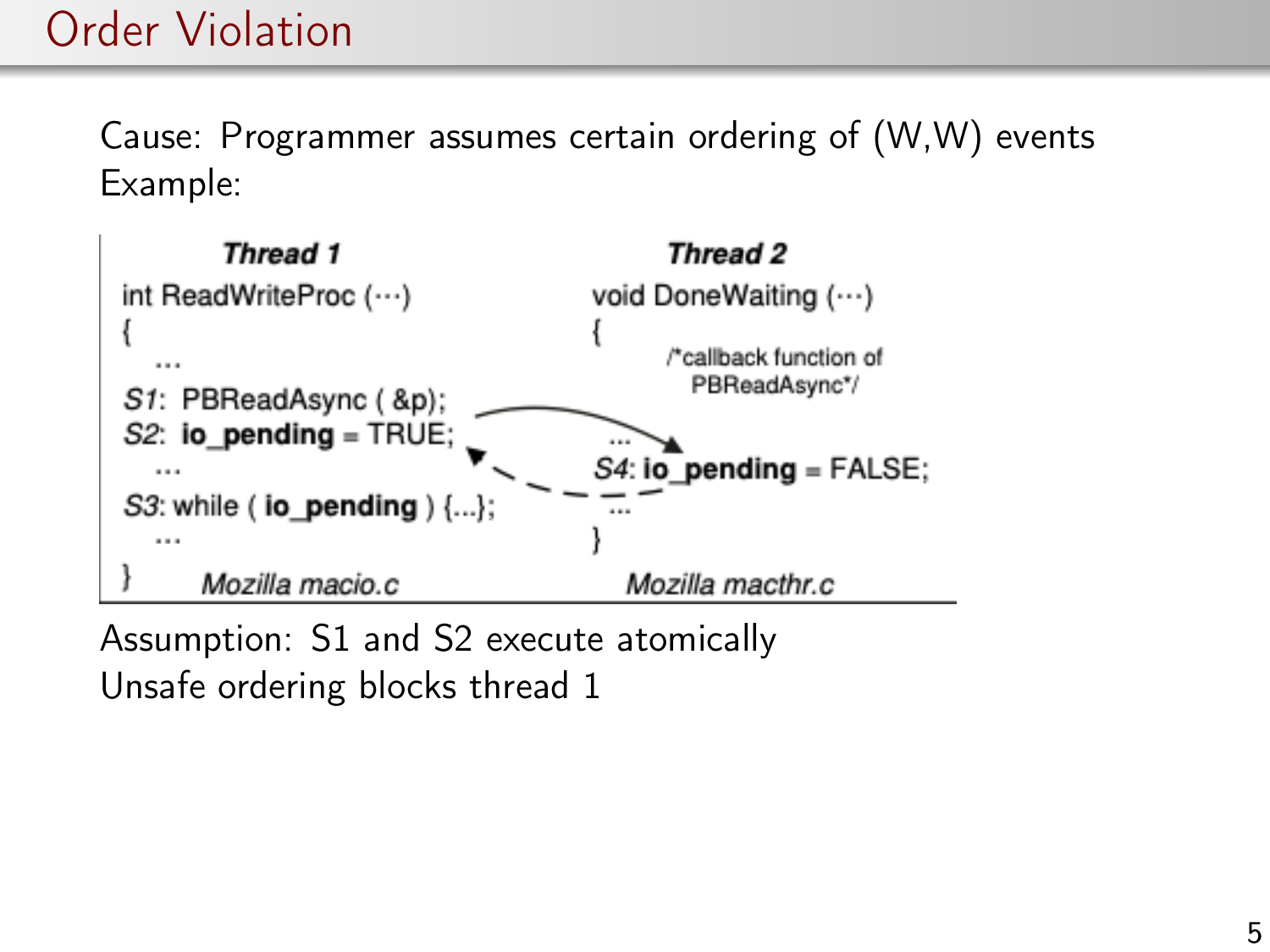Cause: Programmer assumes certain ordering of (W,W) events Example:



Assumption: S1 and S2 execute atomically Unsafe ordering blocks thread 1 Pattern:

$$
X = 1;
$$
\n
$$
\text{while}(X == 1); \quad // \quad 0 \quad X = 0;
$$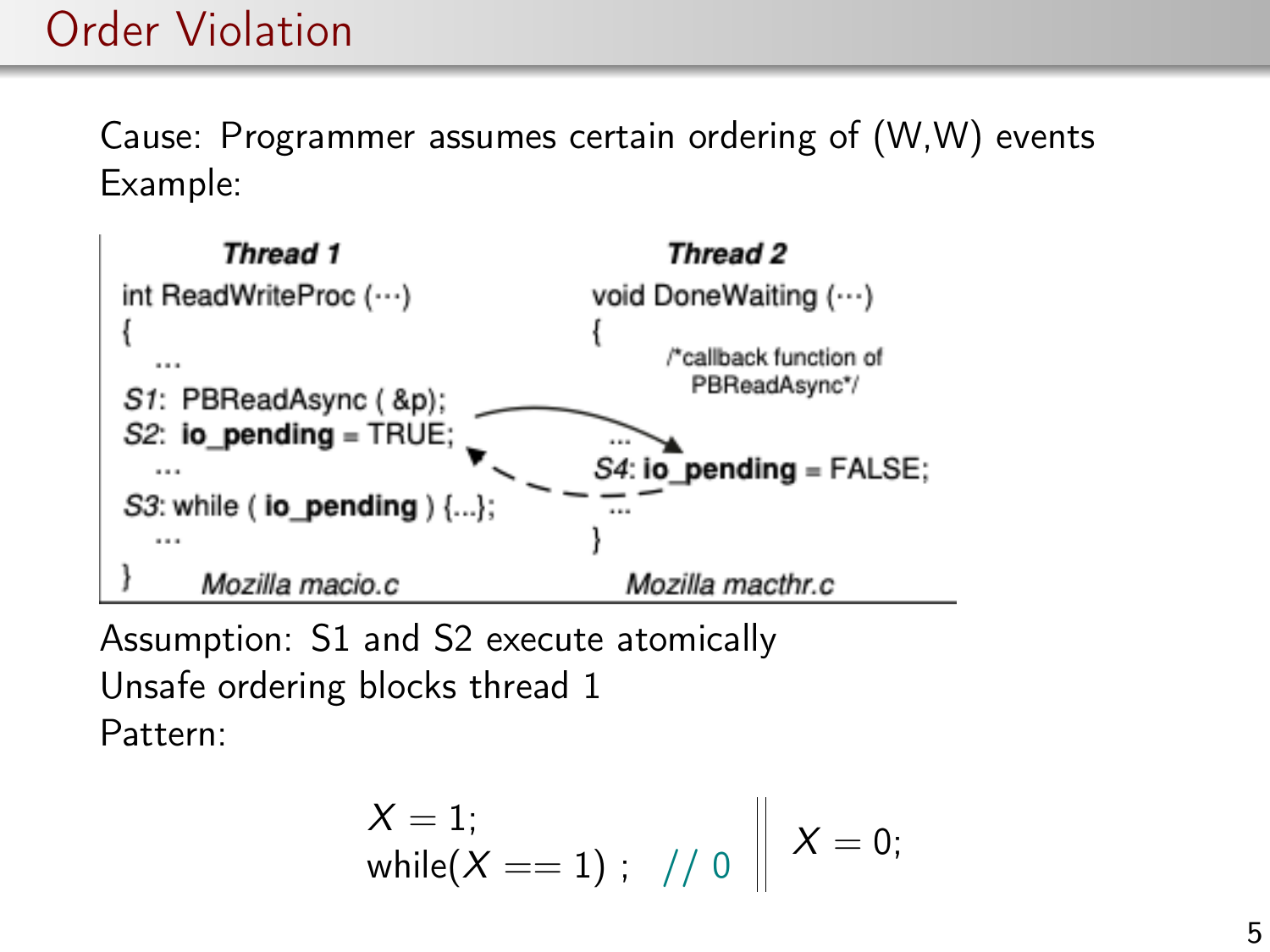# Atomicity Violation

Cause: Programmer assumes atomicity of certain code regions Example:



Assumption: S1;S2 are executed atomically S<sub>2</sub> access NULL value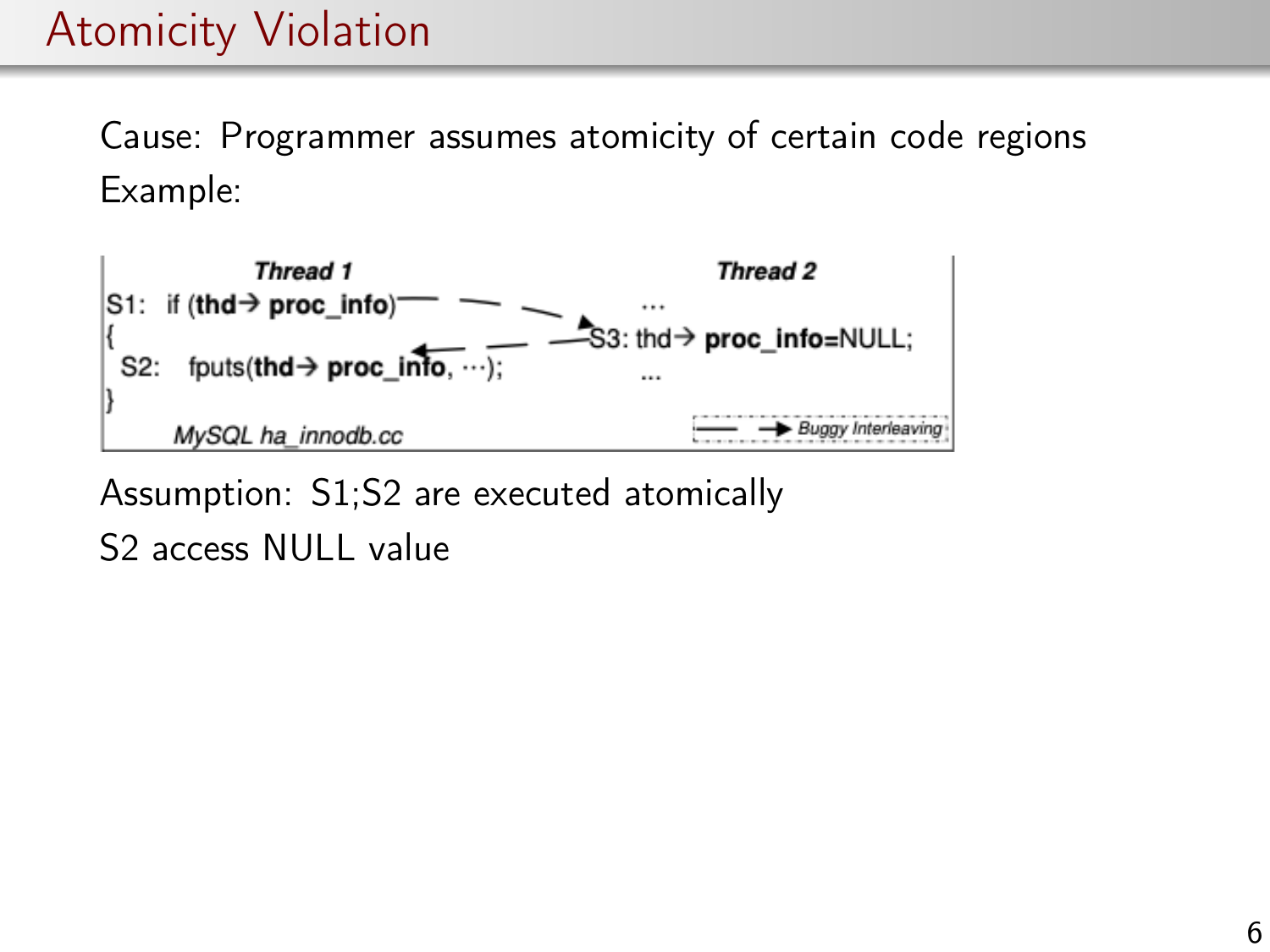# Atomicity Violation

Cause: Programmer assumes atomicity of certain code regions Example:



Assumption: S1;S2 are executed atomically S2 access NULL value Pattern:

$$
X = 0;
$$
  
\n
$$
a = X;
$$
  
\n
$$
b = X;
$$
  
\n
$$
\parallel X = 1;
$$
  
\nDesired: 
$$
a = b = 0 \text{ or } a = b = 1
$$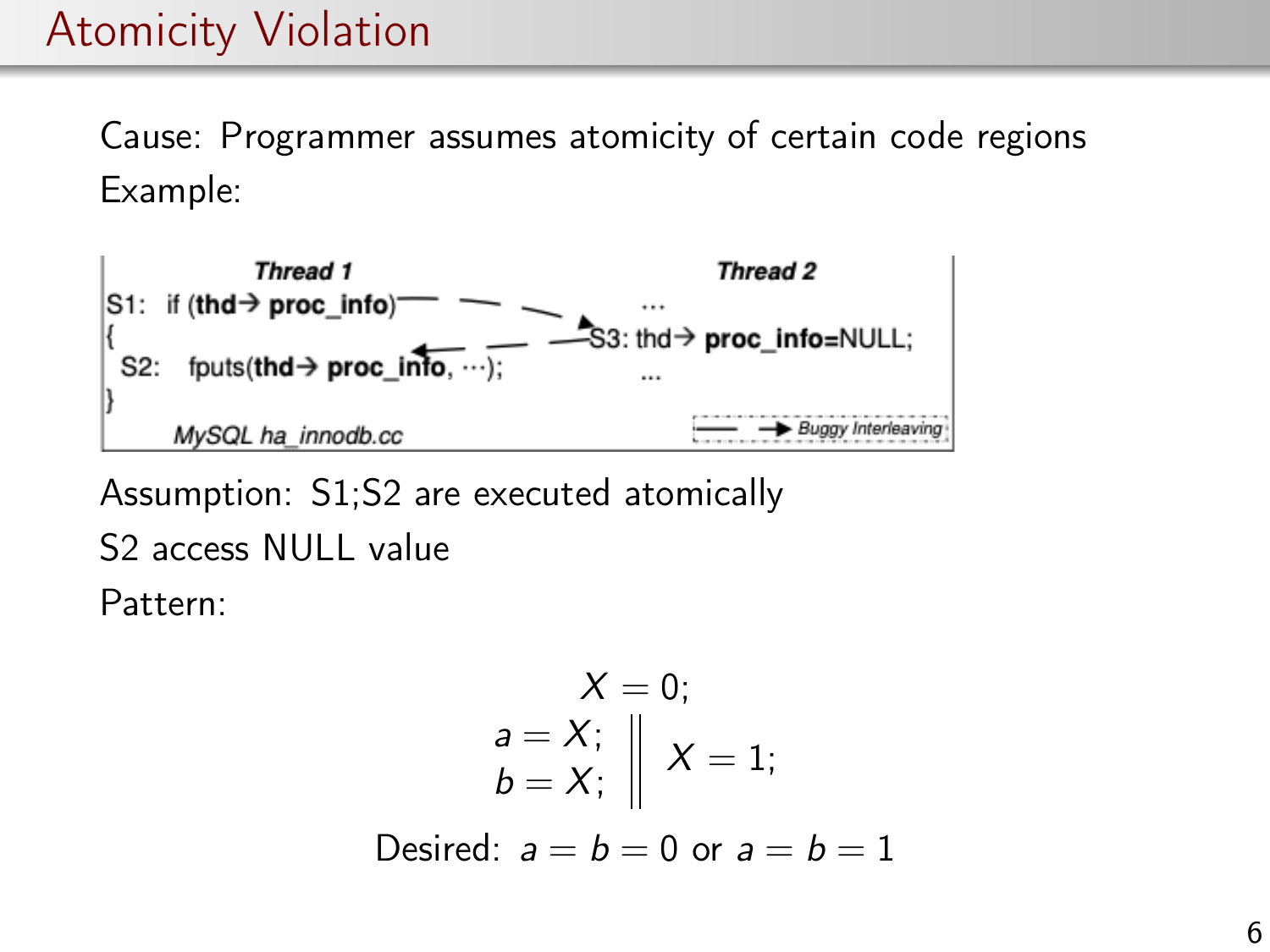# Multi-Variable Atomicity Bugs

Cause: variables are semantically connected which is violated Example:



Assumption: mOffset and mLength are updated atomically wrt thread 1 Lack of synchronization  $\Rightarrow$  thread 1 read inconsistent value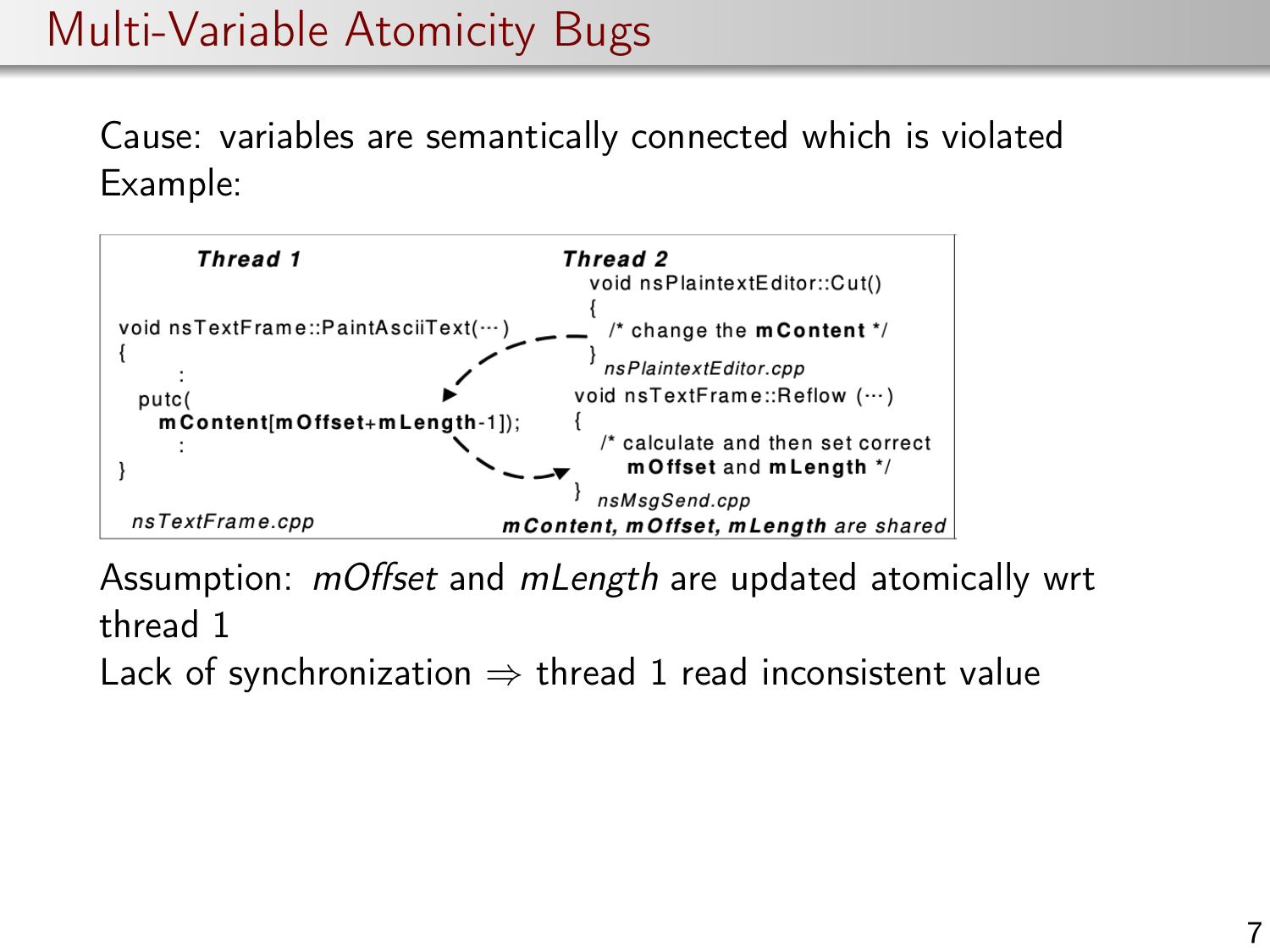# Multi-Variable Atomicity Bugs

Cause: variables are semantically connected which is violated Example:



Assumption: mOffset and mLength are updated atomically wrt thread 1

Lack of synchronization  $\Rightarrow$  thread 1 read inconsistent value

$$
Y = Z = 0;
$$
  

$$
t = X[Y + Z]; \parallel Y = 1; Z = 1;
$$

Desired: access  $X[0]$  or  $X[2]$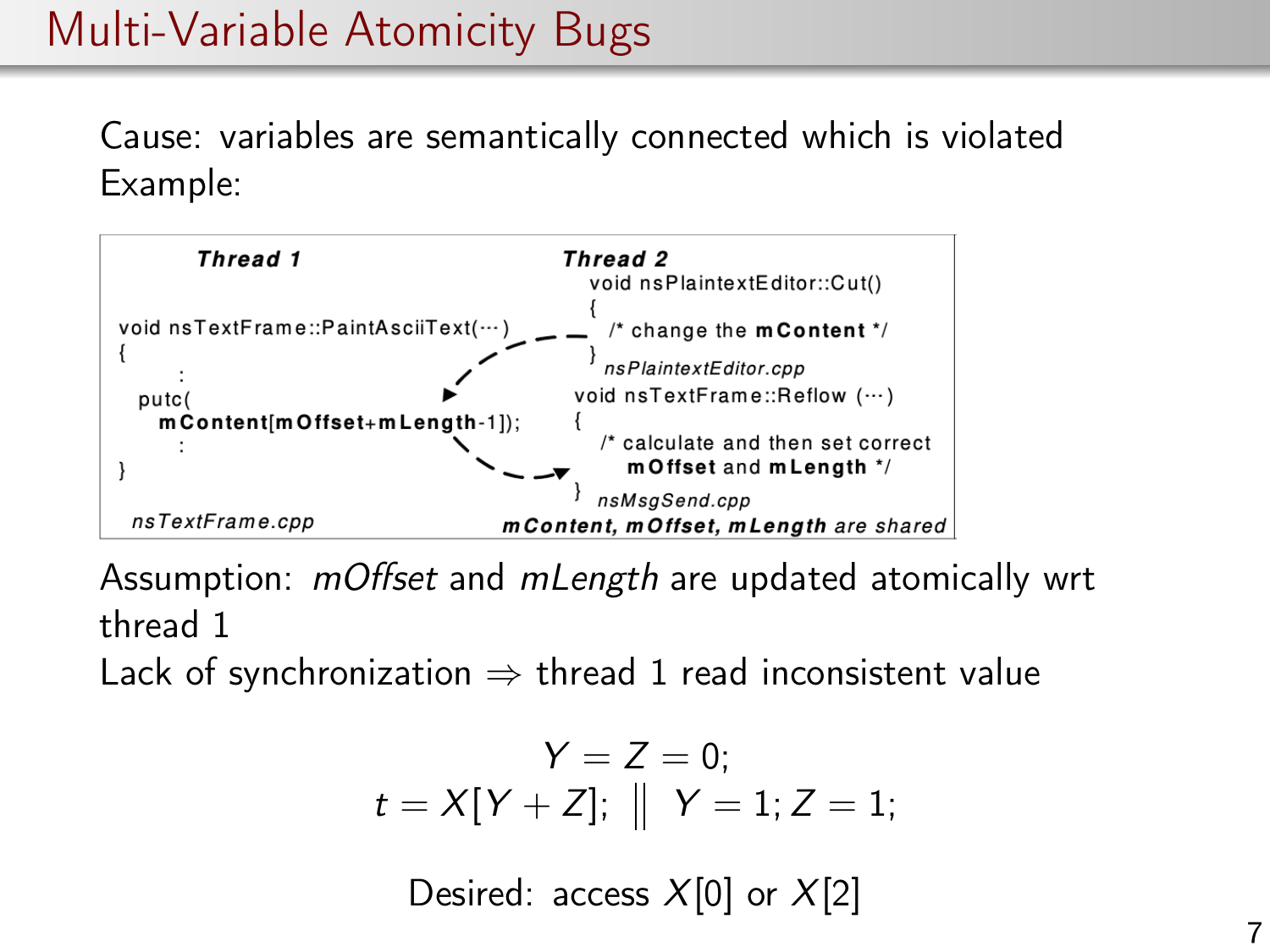# Timing Bugs

Cause: Programmer assumes the tasks would complete within certain time period

Example:

| Thread 1<br>void buf flush try page() { | Thread 2  Thread n | <b>Monitor thread</b><br>void error monitor thread() {     |
|-----------------------------------------|--------------------|------------------------------------------------------------|
| <br>rw lock(&lock);                     | rw lock(&lock);    | if(lock wait time[ $i$ ] ><br>fatal timeout)               |
|                                         |                    | assert(0, "We crash the server;<br>It seems to be hung."); |
| MySQL buf0flu.c                         |                    | MySQL srv0srv.c                                            |

Assumption: *n* taks would complete before fatal timeout

Crash the server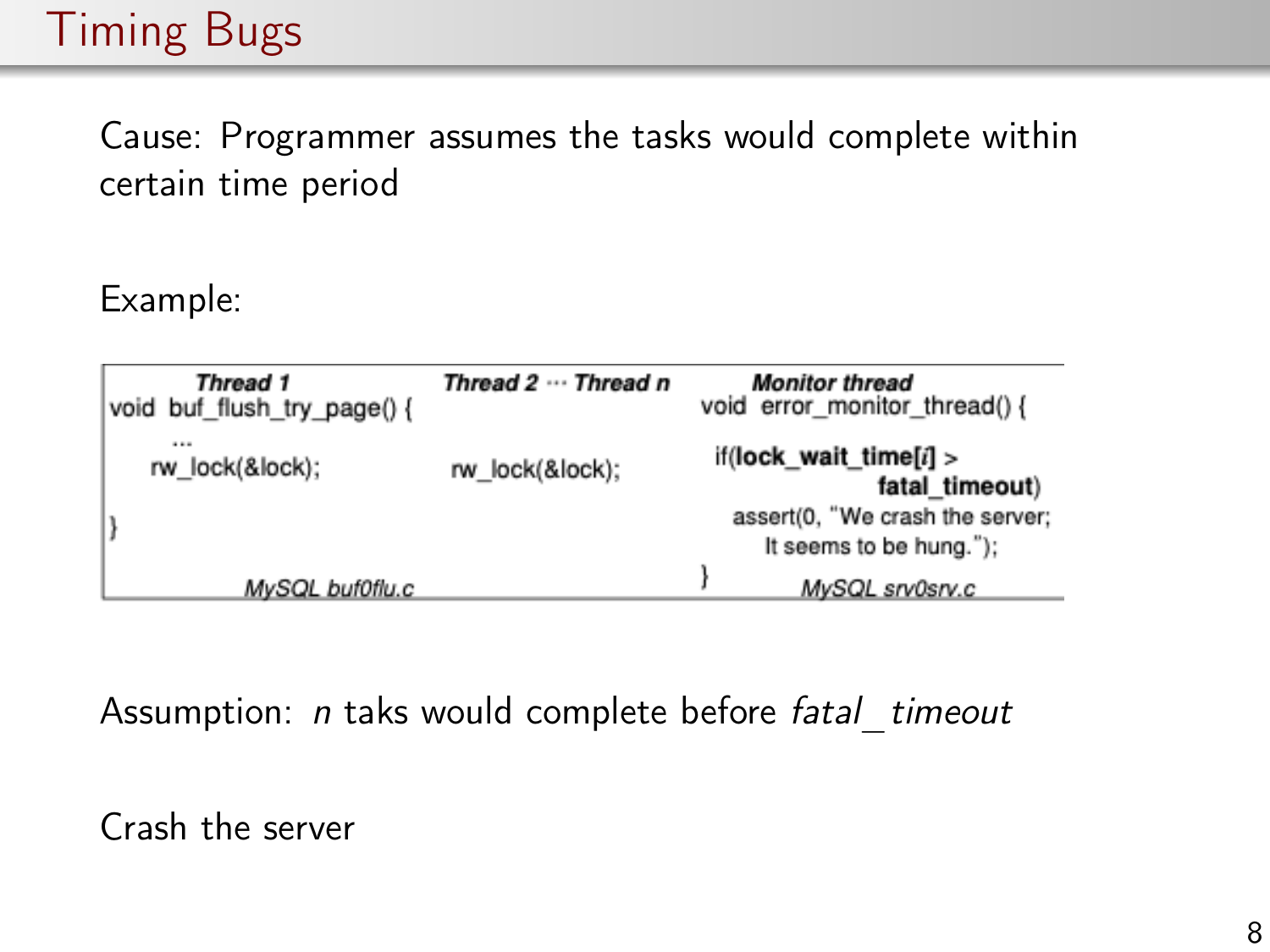Understand the semantics

Add/modify locks

Add/modify synchronizations

Revisit the examples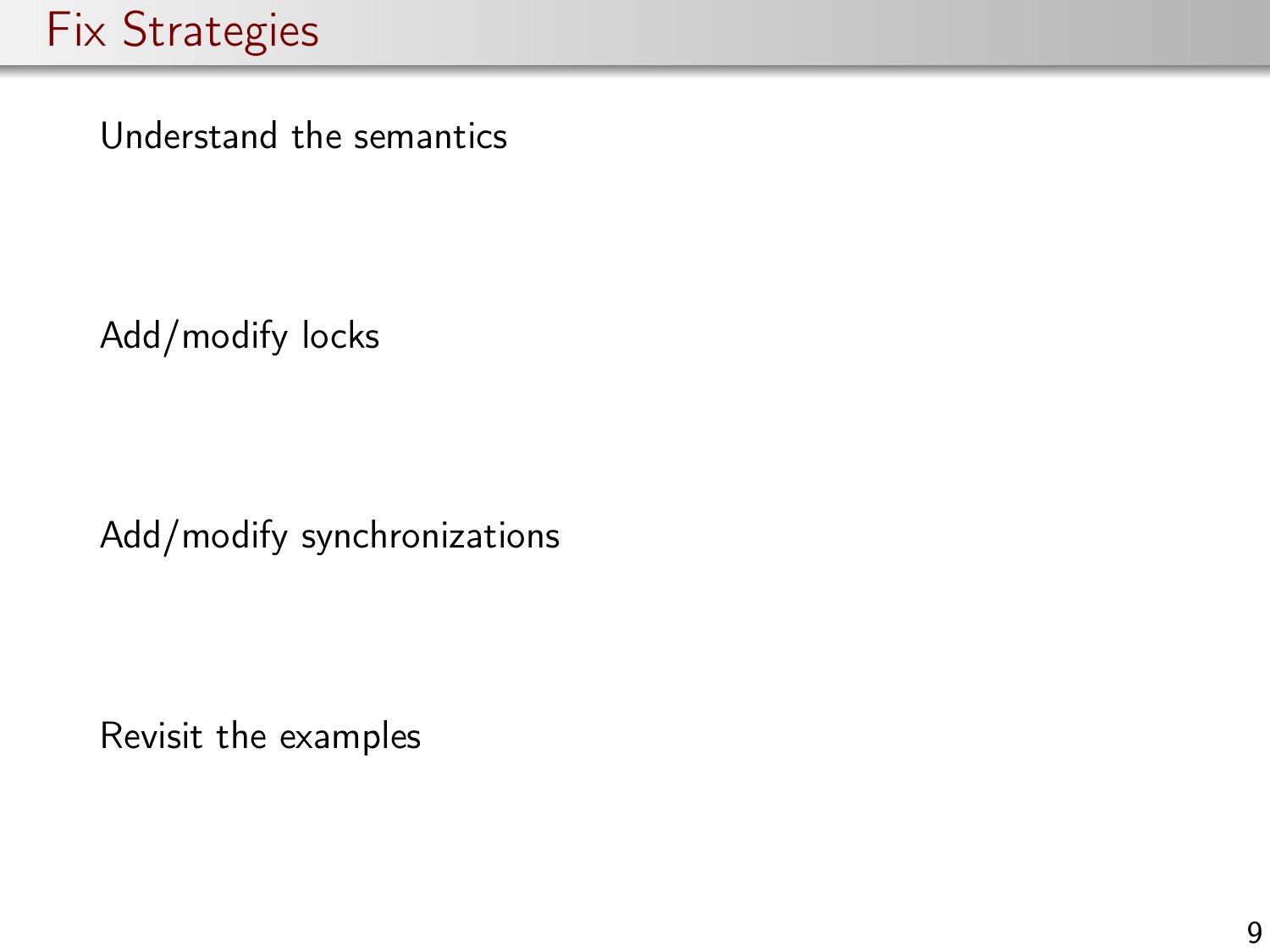## **Deadlock**

A thread holds a lock and wait for another lock held by another thread and vice versa

| $lock(m_1);$   | $lock(m_2);$     |
|----------------|------------------|
| $lock(m_2);$   | $lock(m_1);$     |
|                |                  |
| $unlock(m2)$ ; | $unlock(m_1);$   |
| $unlock(m1)$ ; | unlock $(m_2)$ ; |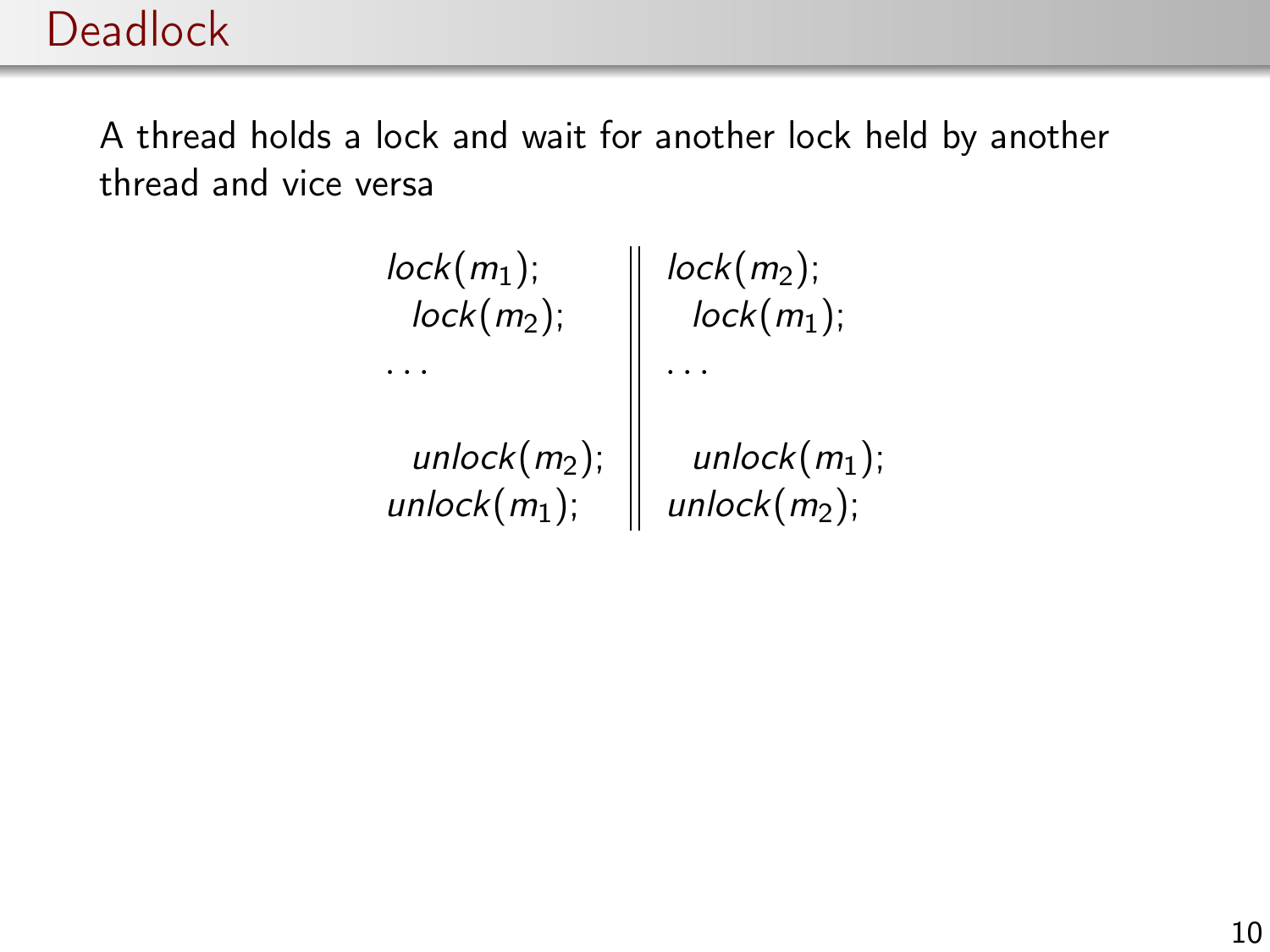## Deadlock: Another Scenario

Another challenge: encapsulation

Vector  $v1, v2$ ;  $v1.$ AddAll(v2);  $\parallel v2.$ AddAll(v1);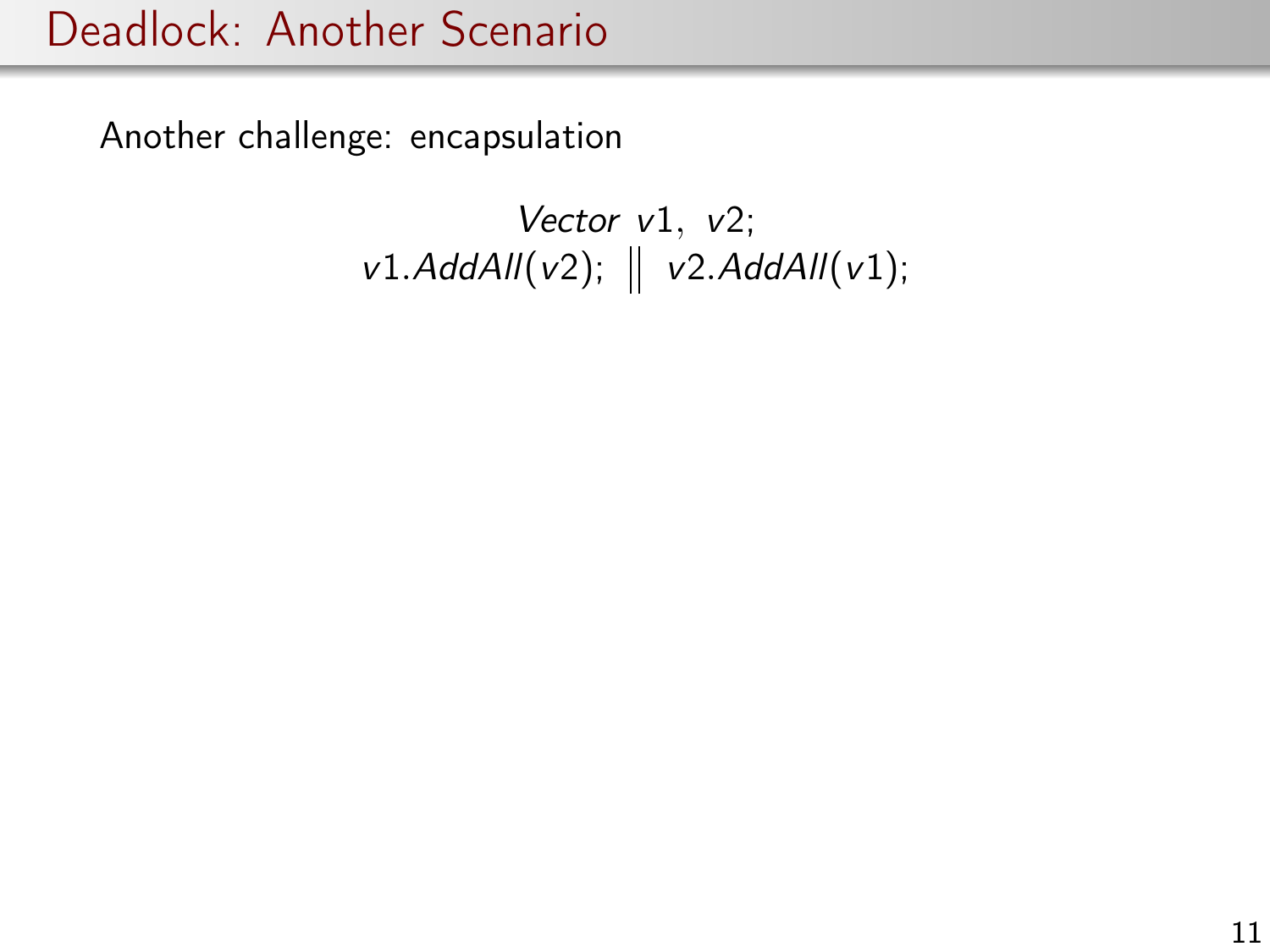All conditions must hold:

- Mutual exclusion: Threads claim exclusive control of resources (e.g. lock) that they require.
- Hold-and-wait: Threads hold allocated resources while waiting for additional resources
- No preemption: Held resources cannot be forcibly removed from threads
- Circular wait: There exists a circular chain of threads where each thread holds a resource that are being requested by the next thread in the chain.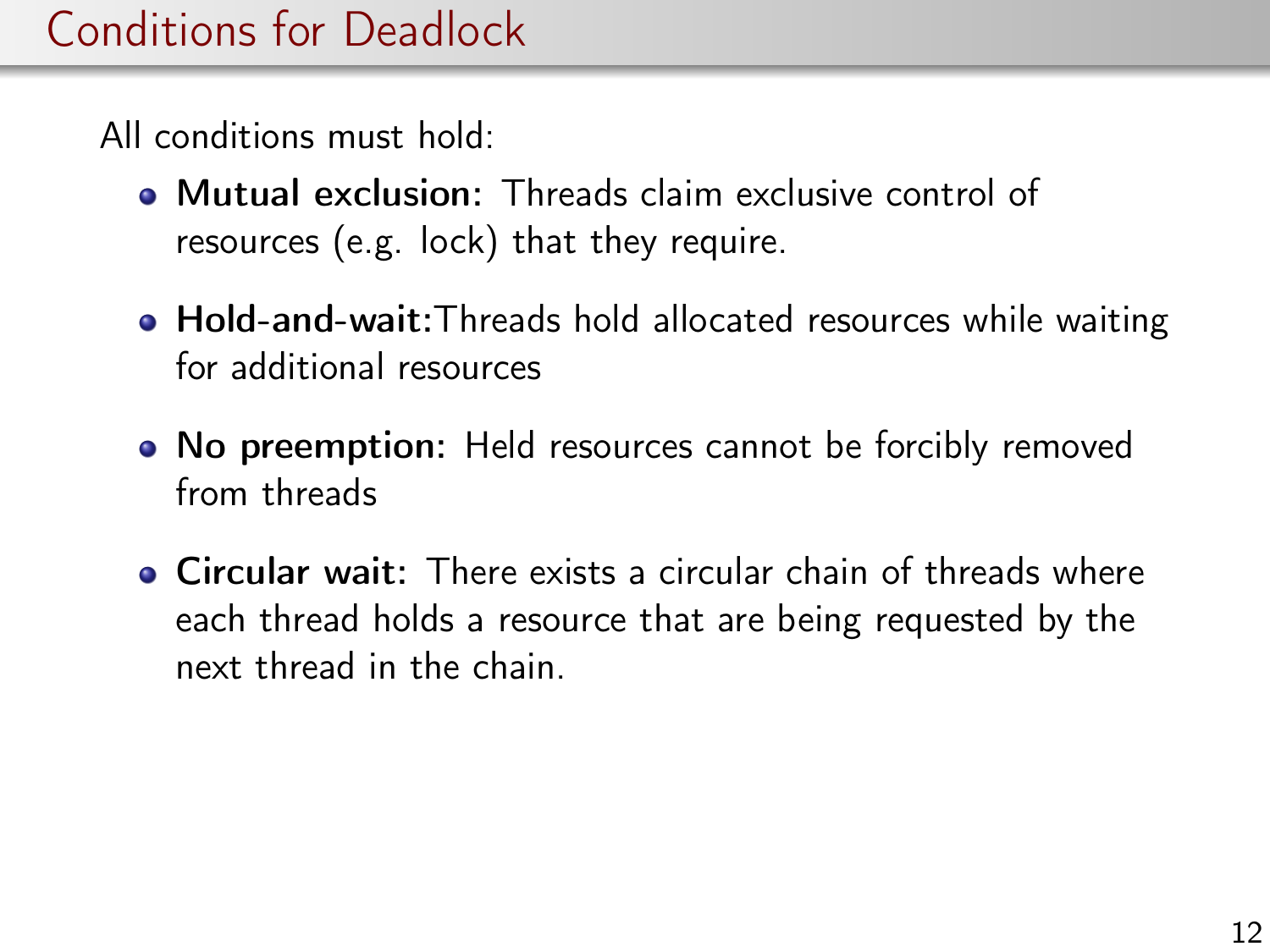## Deadlock Prevention

Prevent circular wait Programming convention: total ordering on acquiring lock

• Prone to mistakes

#### Prevent hold-and-wait Acquire all locks at once

• Decreases concurrency significantly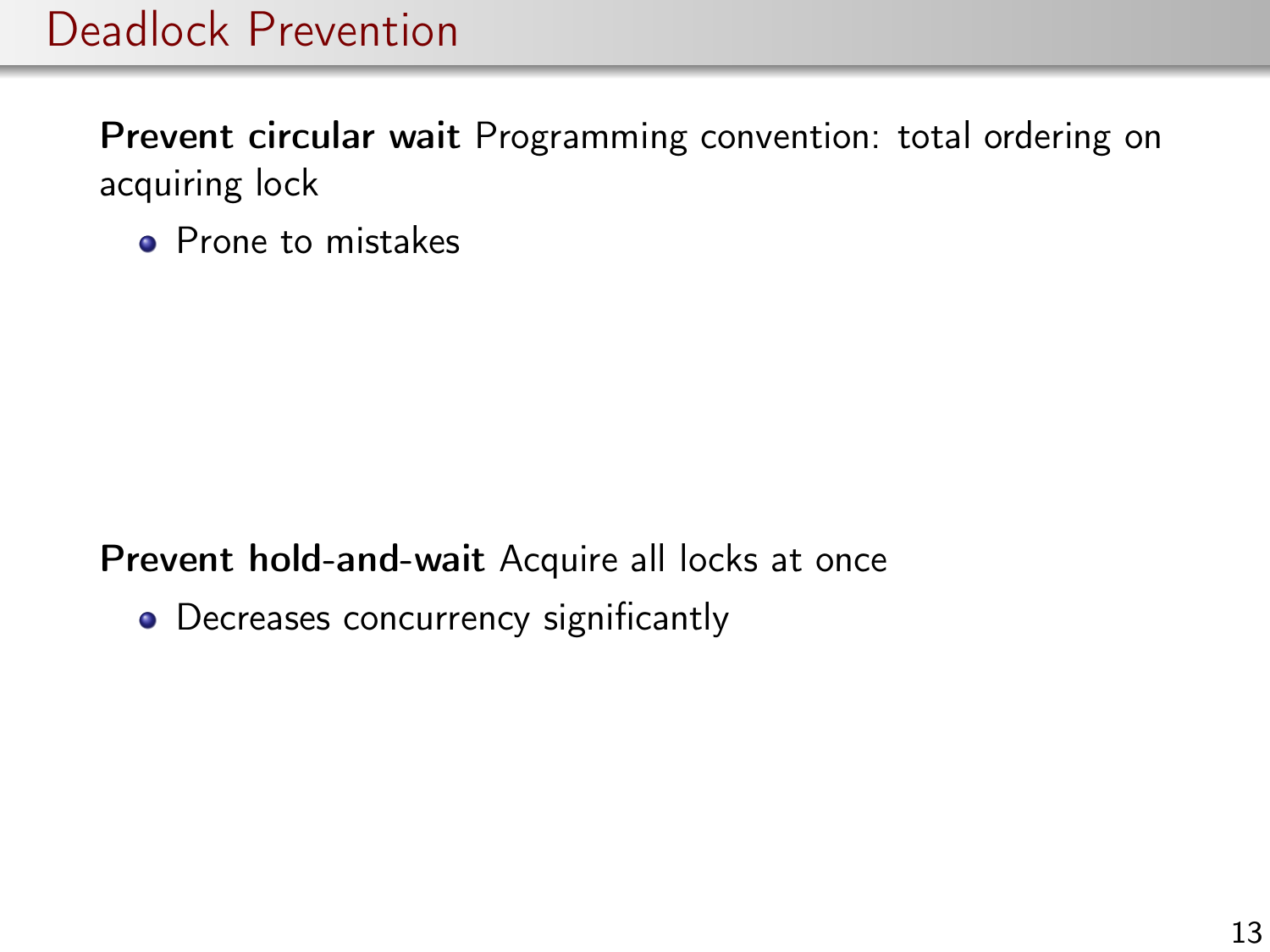#### Prevent no-preemption

Hold locks only when all the locks are available Challenge: encapsulation prevents the 'top' loop implementation

```
top :
lock(L1);if(trylock(L2) == -1) {
  unlock(L1);goto top;
}
```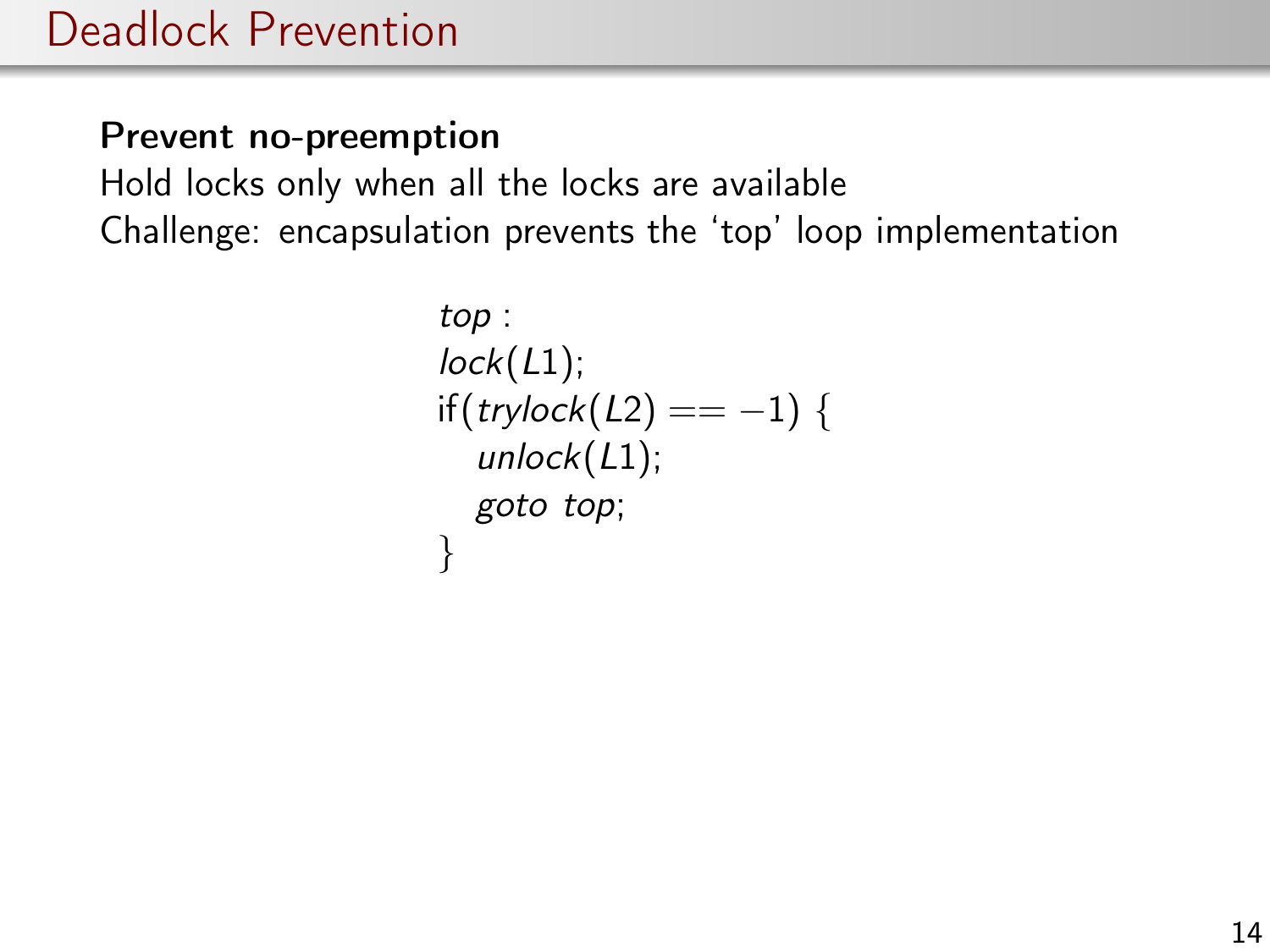### Prevent no-preemption

Hold locks only when all the locks are available Challenge: encapsulation prevents the 'top' loop implementation

$$
top: \text{lock}(L1); \quad top: \quad loop: \\ \text{lock}(L1); \quad if (trylock(L2)) == -1) \{ \quad \text{inf}(trylock(L1)) == -1) \{ \quad \text{inlock}(L2); \quad \text{goto top}; \quad \text{goto top}; \quad \text{plot top}; \quad \text{plot top}; \quad \text{plot top}; \quad \text{plot top}; \quad \text{plot top}; \quad \text{plot top}; \quad \text{plot top}; \quad \text{plot top}; \quad \text{plot top}; \quad \text{plot top}; \quad \text{plot top}; \quad \text{plot top}; \quad \text{plot top}; \quad \text{plot top}; \quad \text{plot top}; \quad \text{plot top}; \quad \text{plot top}; \quad \text{plot top}; \quad \text{plot top}; \quad \text{plot top}; \quad \text{plot top}; \quad \text{plot top}; \quad \text{plot top}; \quad \text{plot top}; \quad \text{plot top}; \quad \text{plot top}; \quad \text{plot top}; \quad \text{plot top}; \quad \text{plot top}; \quad \text{plot top}; \quad \text{plot top}; \quad \text{plot top}; \quad \text{plot top}; \quad \text{plot top}; \quad \text{plot top}; \quad \text{plot top}; \quad \text{plot top}; \quad \text{plot top}; \quad \text{plot top}; \quad \text{plot top}; \quad \text{plot top}; \quad \text{plot top}; \quad \text{plot top}; \quad \text{plot top}; \quad \text{plot top}; \quad \text{plot top}; \quad \text{plot top}; \quad \text{plot top}; \quad \text{plot top}; \quad \text{plot top}; \quad \text{plot top}; \quad \text{plot top}; \quad \text{plot top}; \quad \text{plot top}; \quad \text{plot top}; \quad \text{plot top}; \quad \text{plot top}; \quad \text{plot top}; \quad \text{plot top}; \quad \text{plot top}; \quad \text{plot top}; \quad \text{plot top}; \quad \text{plot top}; \quad \text{plot top}; \quad \text{plot top}; \quad \text{plot top}; \quad \text{plot top}; \quad \text{plot top}; \quad \text{plot top}; \quad \text{plot top}; \quad \text{plot top}; \quad \text{plot top}; \quad \text{plot top}; \quad \text{plot top}; \quad \text{plot top}; \quad \text{plot top}; \quad \text{plot top}; \quad \text{plot top}; \quad \text{plot top}; \quad \text{plot top}; \quad \text{plot top}; \quad \text{plot top}; \quad \text{plot top}; \quad \text{plot top};
$$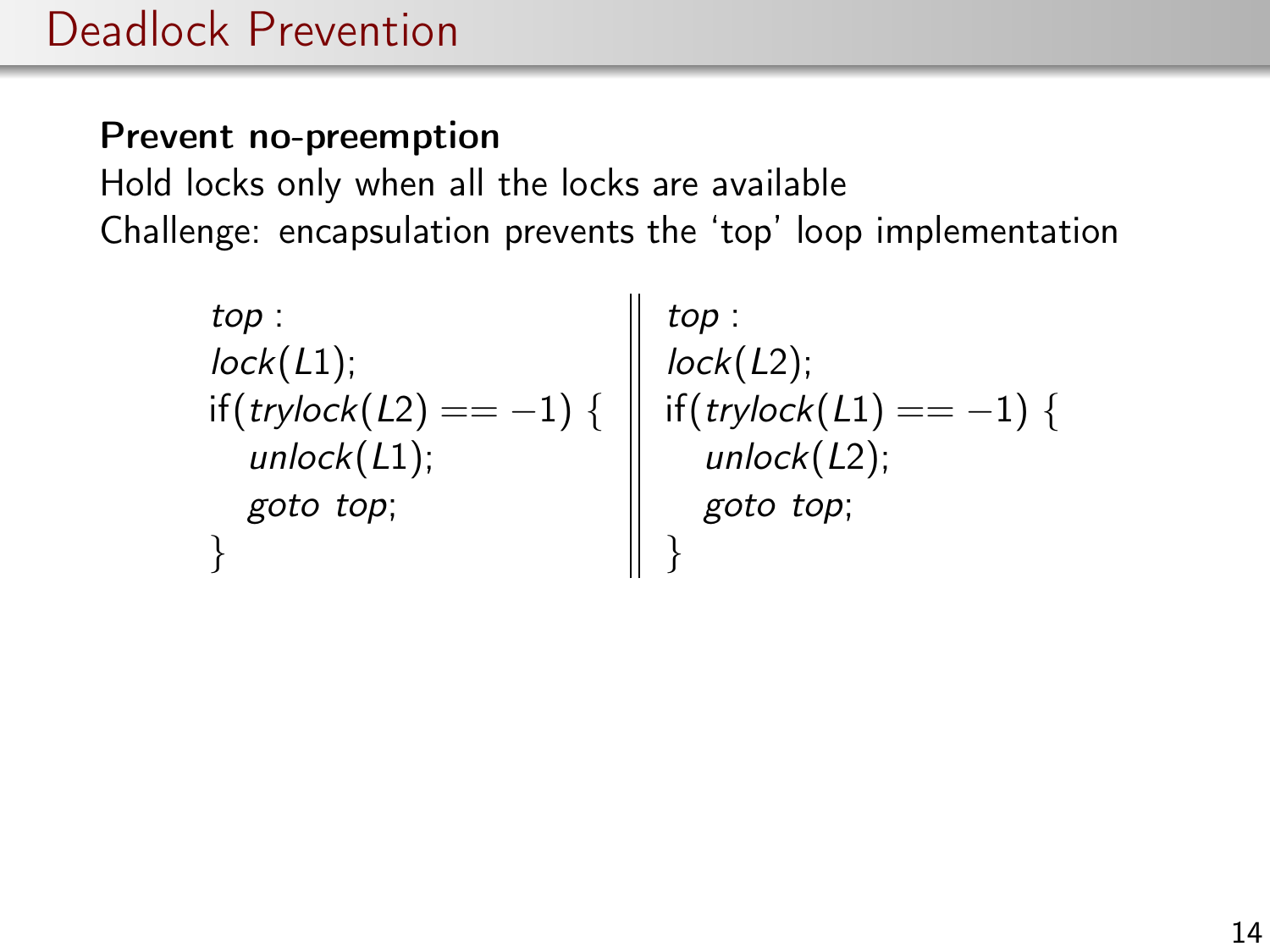### Prevent no-preemption

Hold locks only when all the locks are available Challenge: encapsulation prevents the 'top' loop implementation

$$
top: \text{lock}(L1); \\ \text{if (trylock}(L2)) == -1) { tock(L2);} \\ \text{if (trylock}(L1)) := -1) { \left\{ \begin{array}{c} \text{top}: \\ \text{lock}(L2); \\ \text{if (trylock}(L1)) == -1) { \\ \text{unlock}(L2); \\ \text{goto top}; \\ \text{if (to top)} \end{array} \right\} }
$$

Problem: Livelock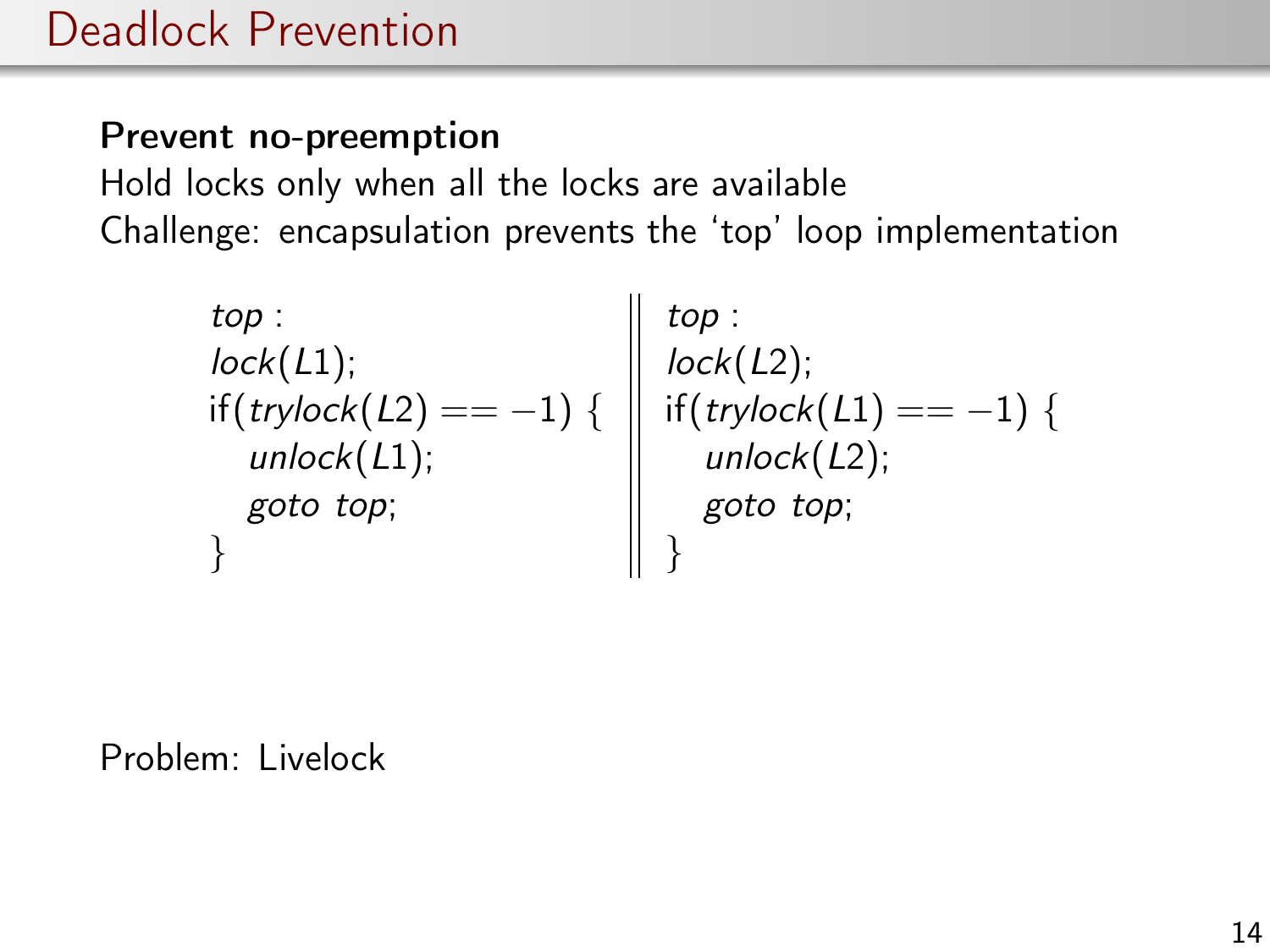## Deadlock Prevention

#### Prevent circular wait Total ordering on acquiring lock

• Prone to mistakes

### Prevent hold-and-wait Acquire all locks at once

• Decreases concurrency significantly

#### Prevent no-preemption

- **•** Problem: Livelock
- Challenge: encapsulation prevents the 'top' loop implementation

### No mutual-exclusion

• Lock free programming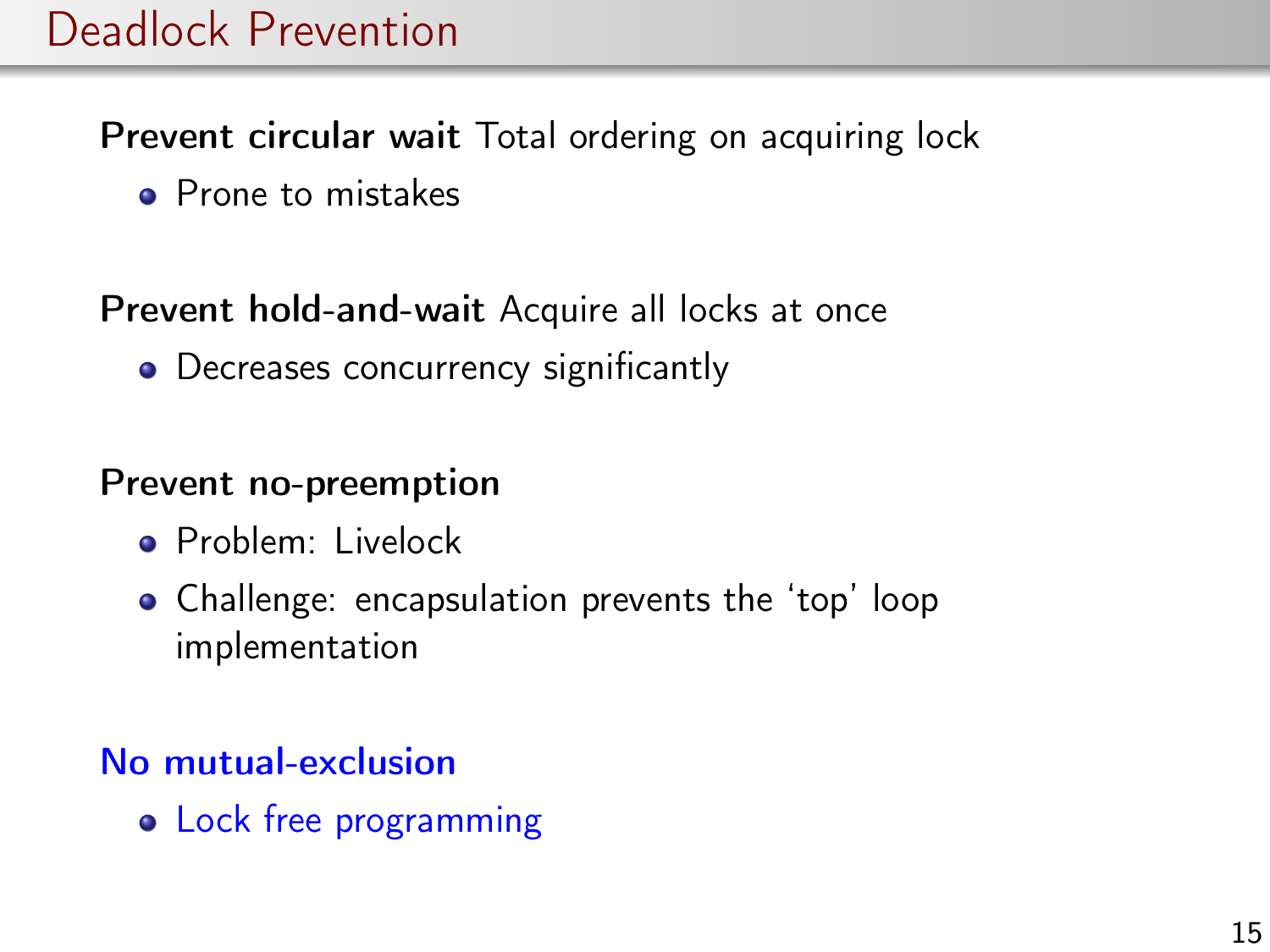## Deadlock Avoidance

Schedule threads that access same resources

|                   | T1 T2 T3 T4 |  |
|-------------------|-------------|--|
| L1 yes yes no no  |             |  |
| L2 yes yes yes no |             |  |

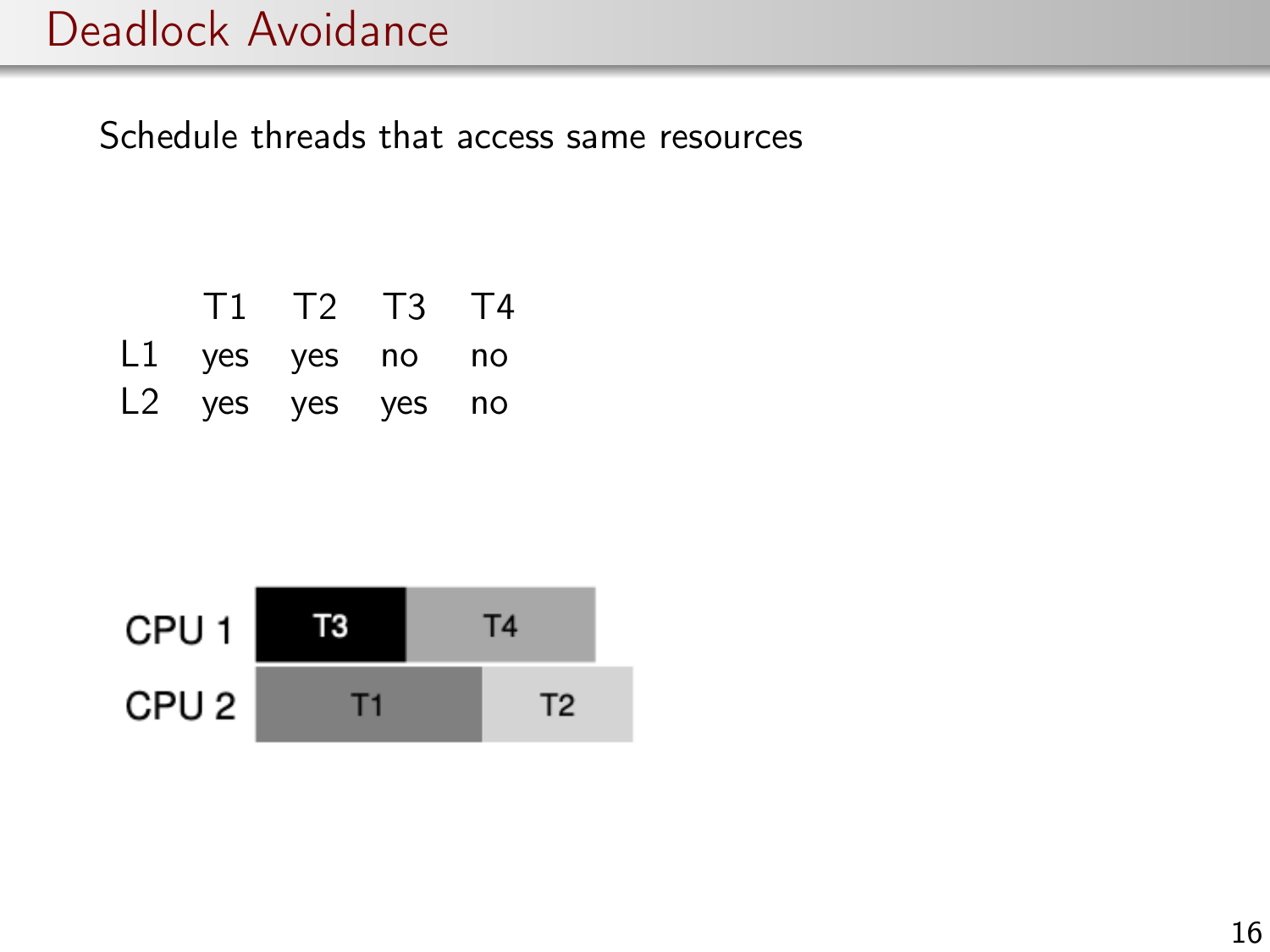# Deadlock Recovery

Deadlock detector automatically detect deadlock

If deadlock is detected; restart system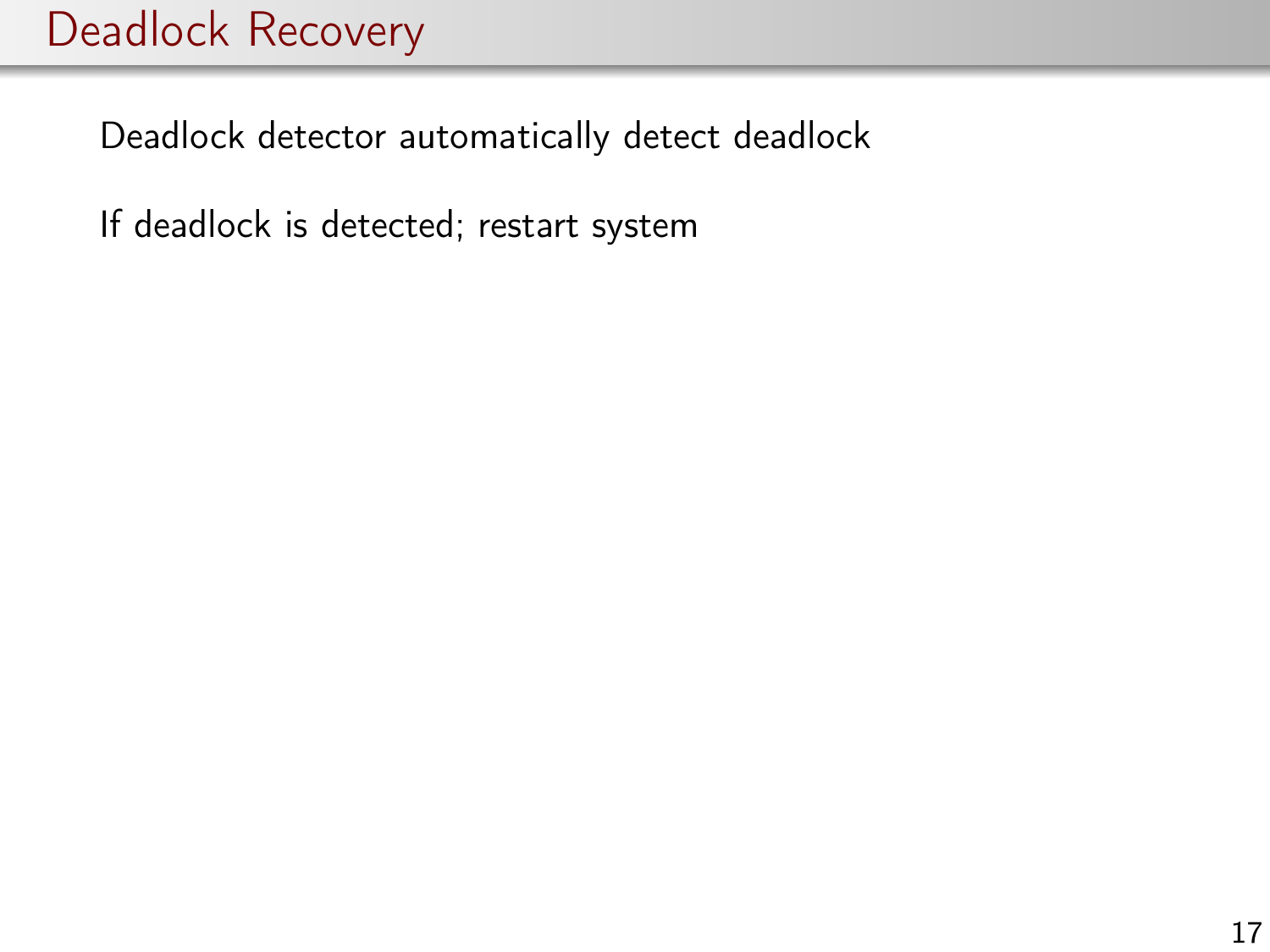## Data Race

Event  $a$  and  $b$  is in data race if:

- $\bullet$  a and b are concurrent/in concflict
- $\bullet$  a and b access same location
- $\bullet$  At least one of a and b is a write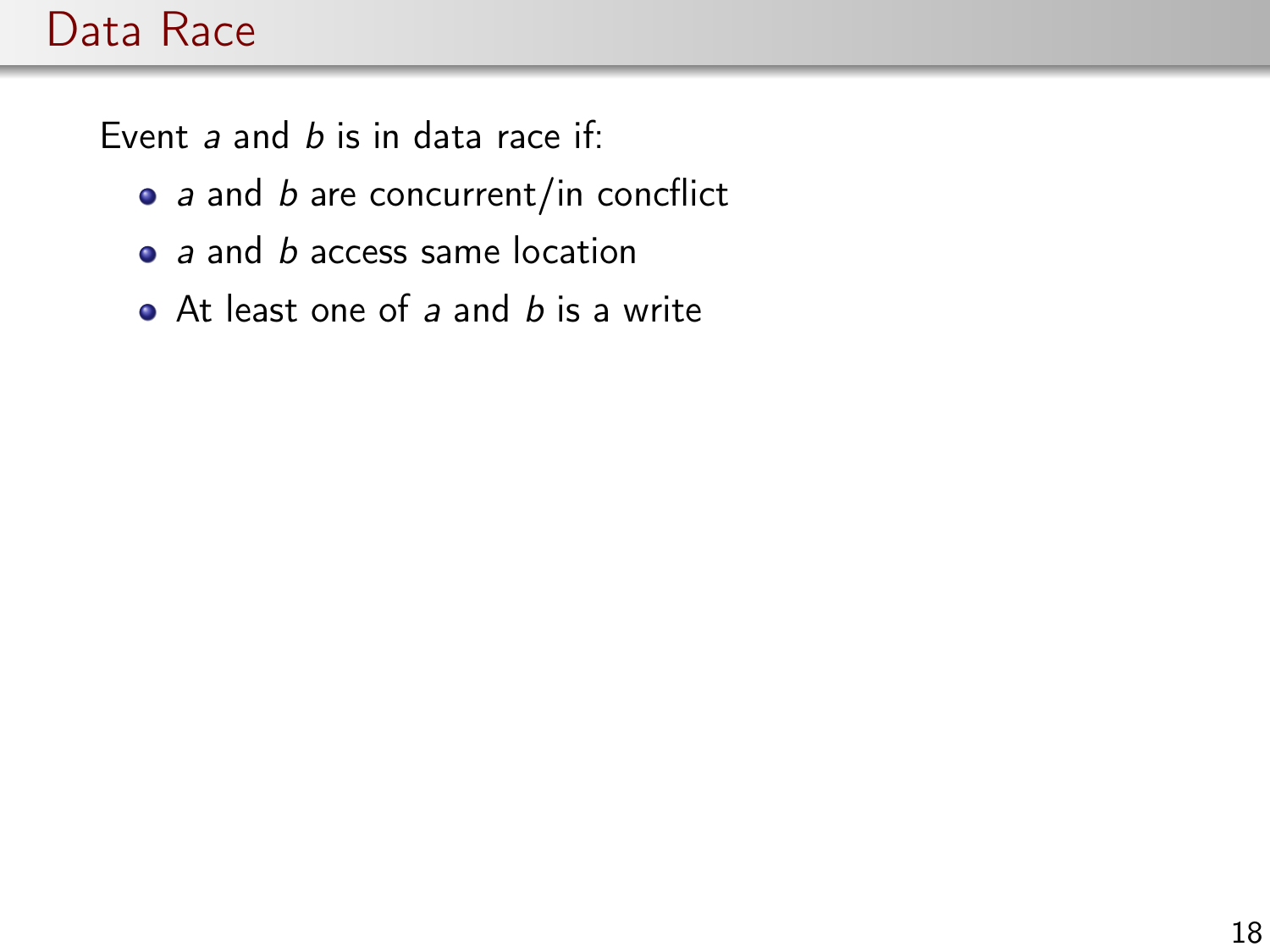## Concurrent Accesses



Concurrent:  $(e_1, e_2)$ ,  $(e_2, e_3)$ 

 $e_3$  happens-before  $e_1$ 

 $\bullet$  end(e<sub>3</sub>)  $\rightarrow$  start(e<sub>1</sub>)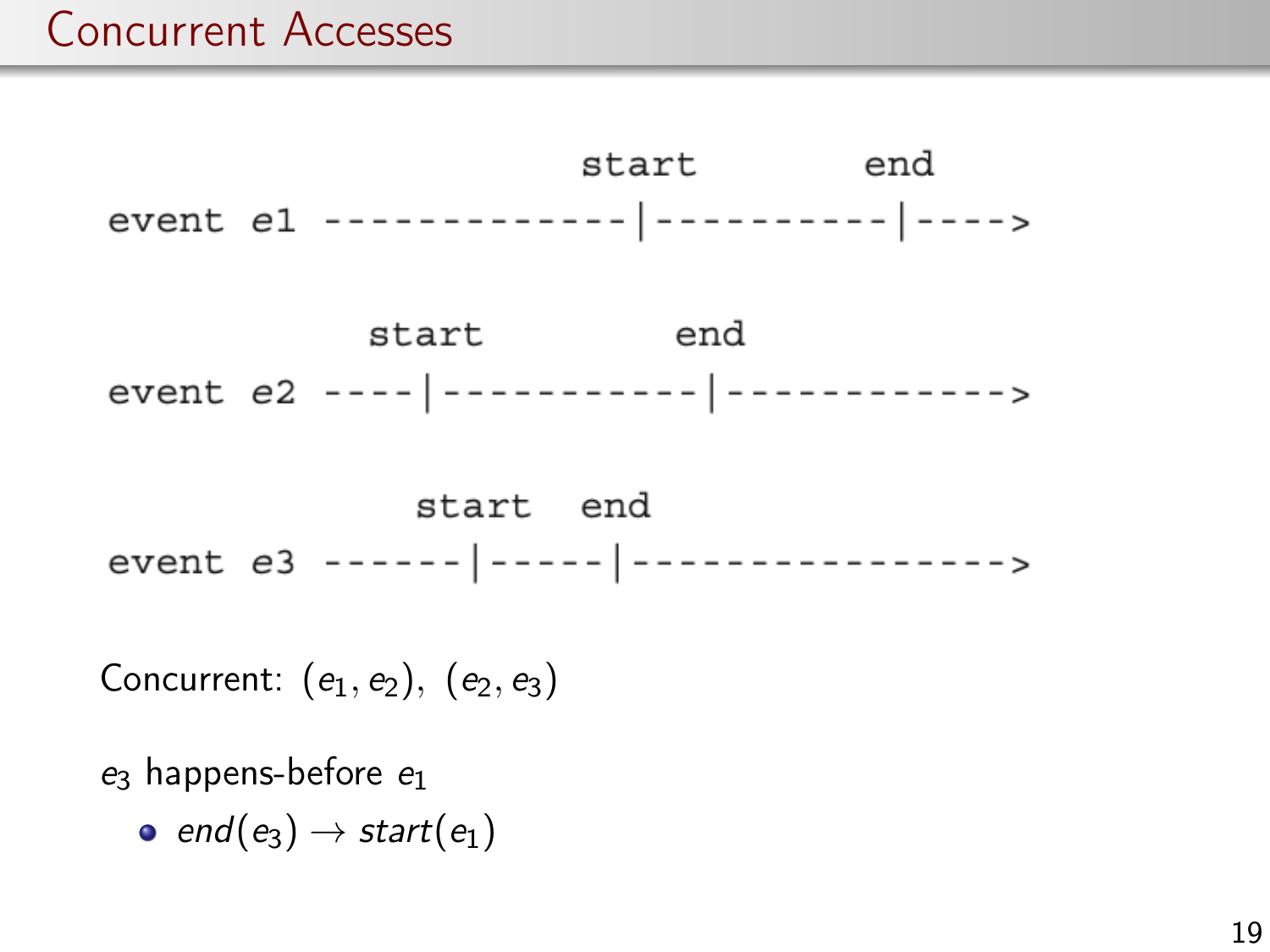### concurrent/conflict  $\Rightarrow$  Not in happens-before (HB) order



Execution 1: No data race Execution 2: data race on x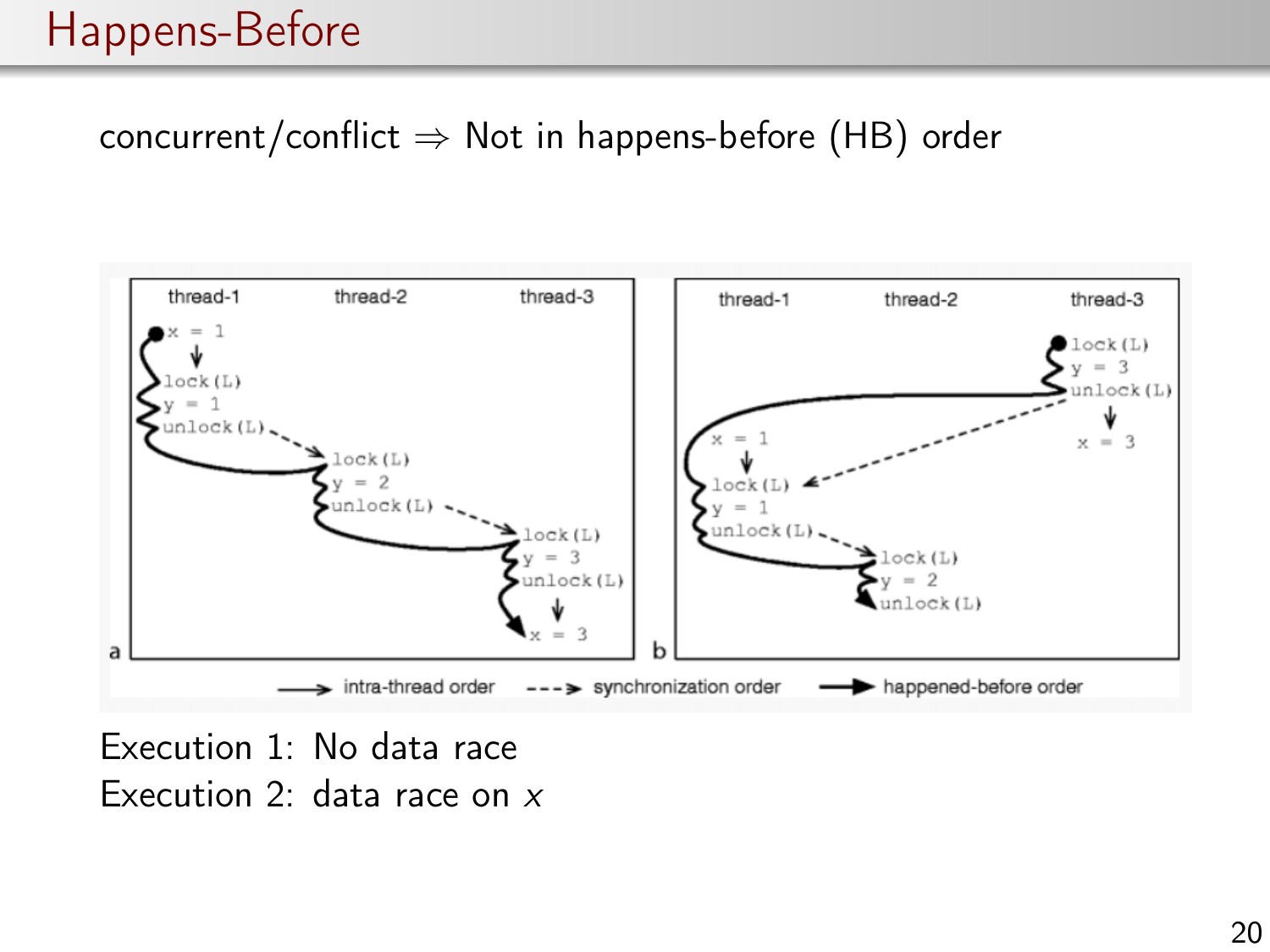Lockset algorithm

```
Let locks held(t) be the set of locks held by thread t.
For each \overline{v}, initialize C(v) to the set of all locks.
On each access to v by thread t,
  set C(v) := C(v) \cap \text{locks held}(t);if C(v) = \{\}, then issue a warning.
```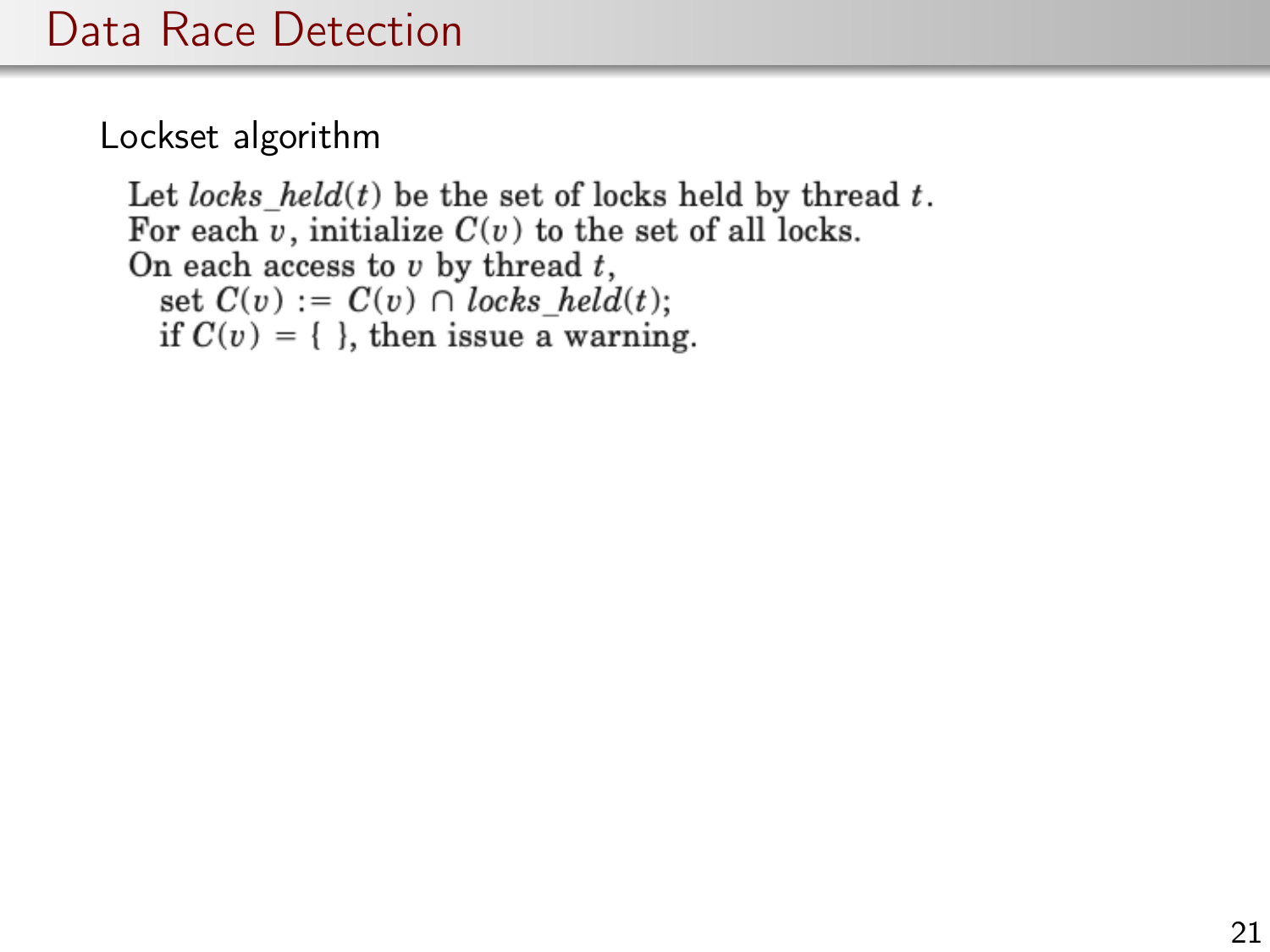#### Lockset algorithm

```
Let locks held(t) be the set of locks held by thread t.
For each \overline{v}, initialize C(v) to the set of all locks.
On each access to v by thread t,
  set C(v) := C(v) \cap \text{locks held}(t);if C(v) = \{\}, then issue a warning.
```
#### Example:

| Program        | locks held | C(v)         |
|----------------|------------|--------------|
|                | Ð          | ${mu1, mu2}$ |
| lock(mu1);     | $\{mu1\}$  |              |
| $v := v+1;$    |            |              |
| unlock(mu1);   |            | $\{mu1\}$    |
|                | {}         |              |
| lock(mu2);     |            |              |
| $v := v + 1$ ; | $\{mu2\}$  |              |
| unlock(mu2);   |            | {}           |
|                | {}         |              |